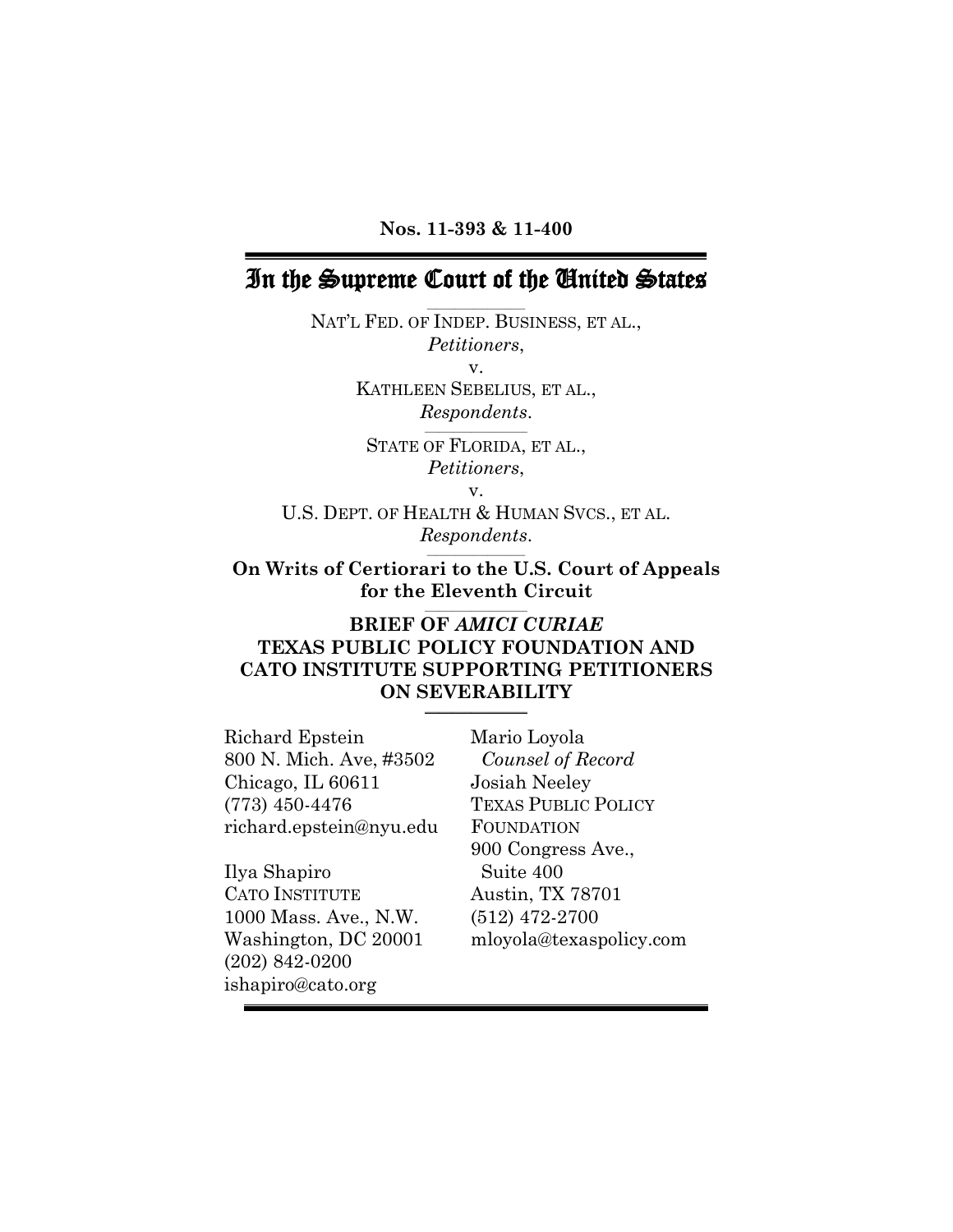# **QUESTION PRESENTED**

Whether the individual mandate of the Patient Protection and Affordable Care Act is severable from Titles I and II if that mandate is found unconstitutional.

i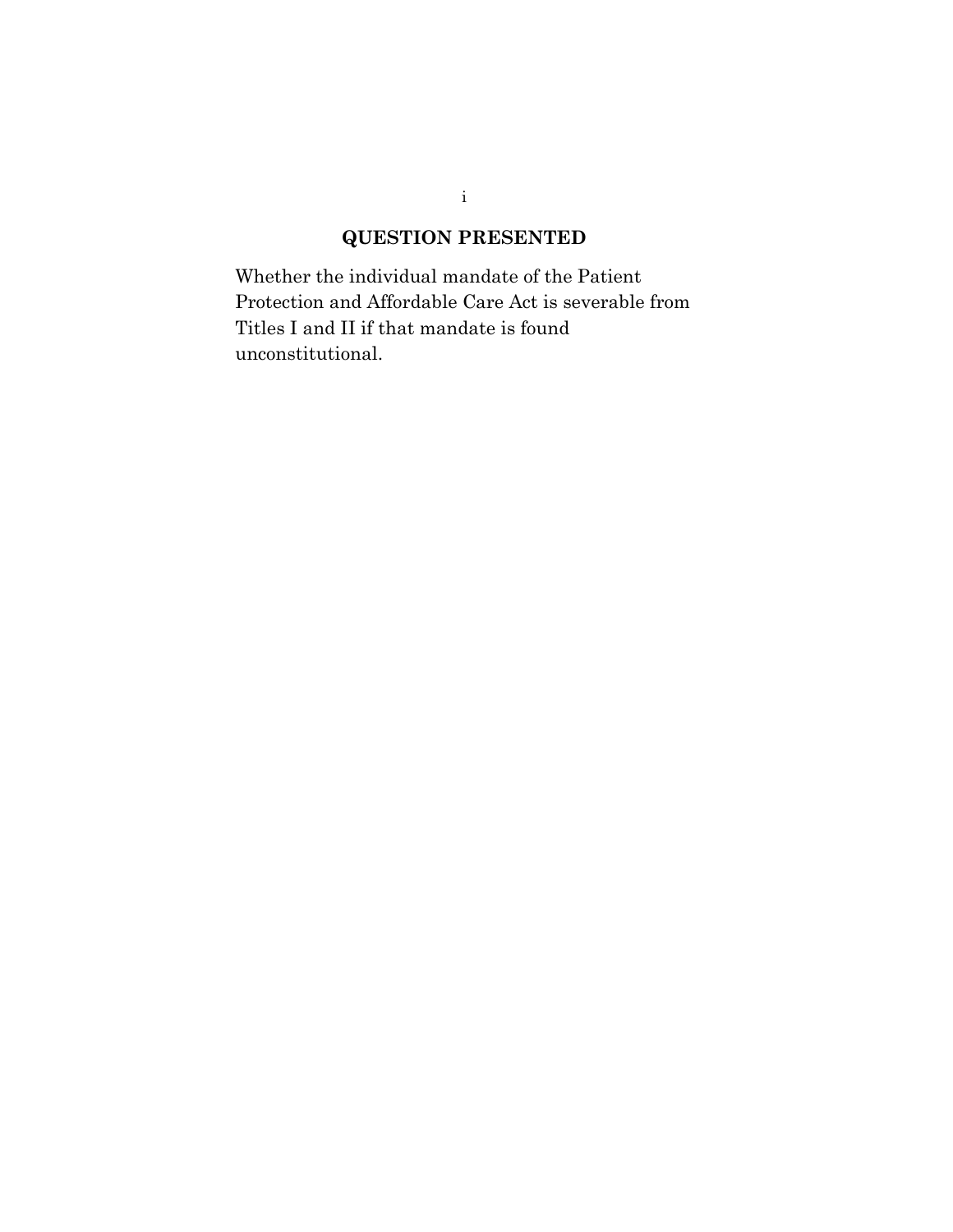# **TABLE OF CONTENTS**

# **Page**

| L. |    | THIS COURT CANNOT CREATE A NEW LAW<br>THAT CONGRESS NEVER ENACTED 5                         |  |
|----|----|---------------------------------------------------------------------------------------------|--|
|    |    | A. Severability Law Began with Marbury v.<br><i>Madison</i> and Involves a Two-Prong Test 5 |  |
|    |    | 1. Is the remainder "fully operative as a                                                   |  |
|    |    | 2. Would Congress have enacted the                                                          |  |
|    |    | B. The Eleventh Circuit Erred in Its Severability                                           |  |
|    |    | II. THE INDIVIDUAL MANDATE IS<br>OPERATIVELY INSEPARABLE FROM TITLES                        |  |
|    |    | A. Provisions with an Operative Dependency on                                               |  |
|    |    |                                                                                             |  |
|    | 2. | "Community Rating" Compression 19                                                           |  |
|    | 3. | Provisions that increase the cost of                                                        |  |

ii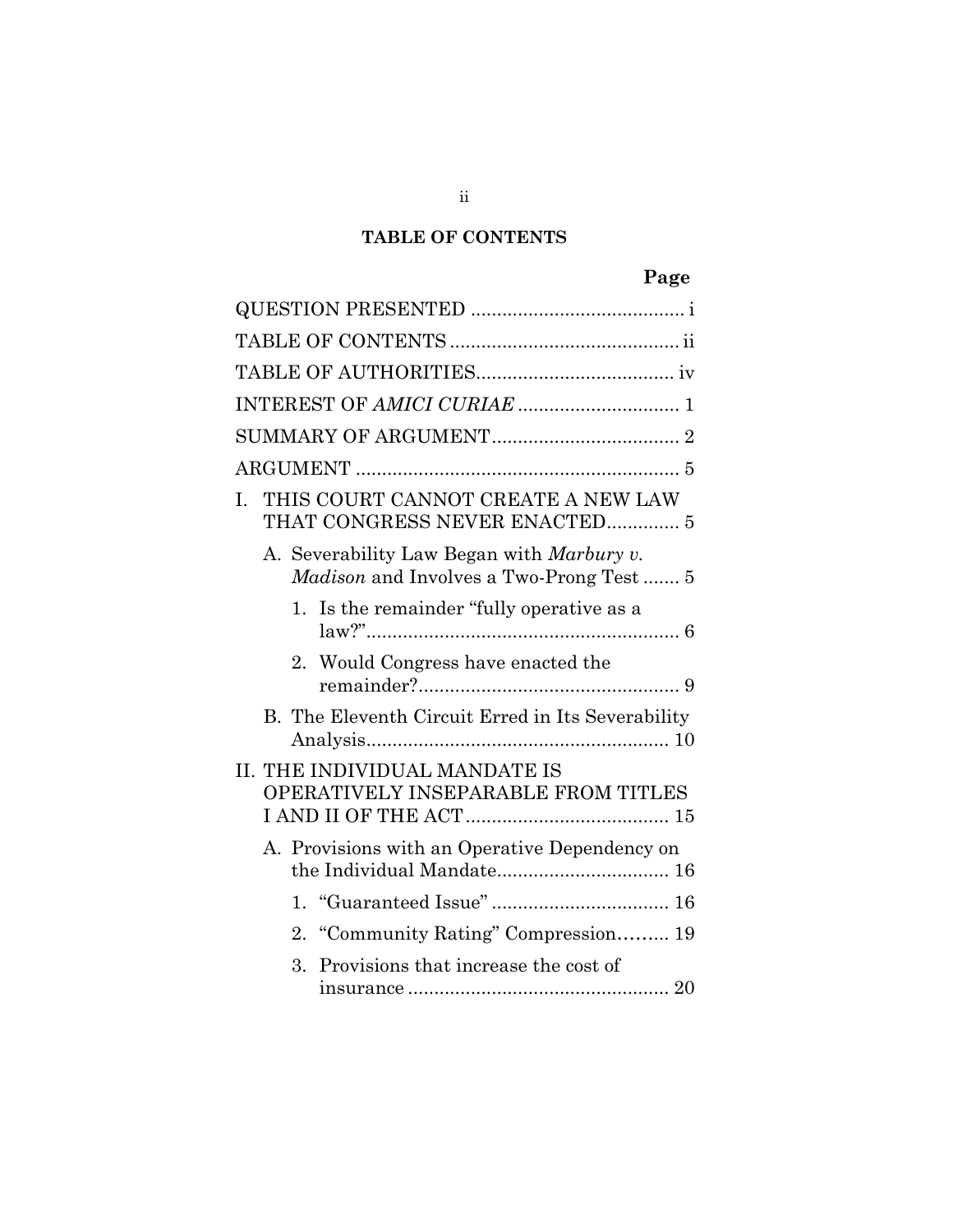| B. Provisions Designed to Dovetail with the                                                                                                                                            |
|----------------------------------------------------------------------------------------------------------------------------------------------------------------------------------------|
|                                                                                                                                                                                        |
| Medicaid expansion and premium<br>2.                                                                                                                                                   |
| 3. Reduced funding for safety-net hospitals 25                                                                                                                                         |
| III.THE TEXT AND HISTORICAL CONTEXT OF<br>THE ACT MAKE IT EVIDENT THAT<br>CONGRESS WOULD NOT HAVE PASSED THE<br>PPACA WITHOUT THE INDIVIDUAL                                           |
| A. The Act's Text Shows that Congress Would<br>Not Have Passed the Legislation without the                                                                                             |
| B. The Historical Context of State-Based Health<br>Reform Efforts Shows that Guaranteed Issue<br>and Community Rating Reforms Would Lead<br>to Adverse Selection without An Individual |
| C. At Every Point in the Legislative Process,<br>Congress Gave the Individual Mandate the<br>Highest Priority and Would Not Have Passed                                                |
|                                                                                                                                                                                        |

# iii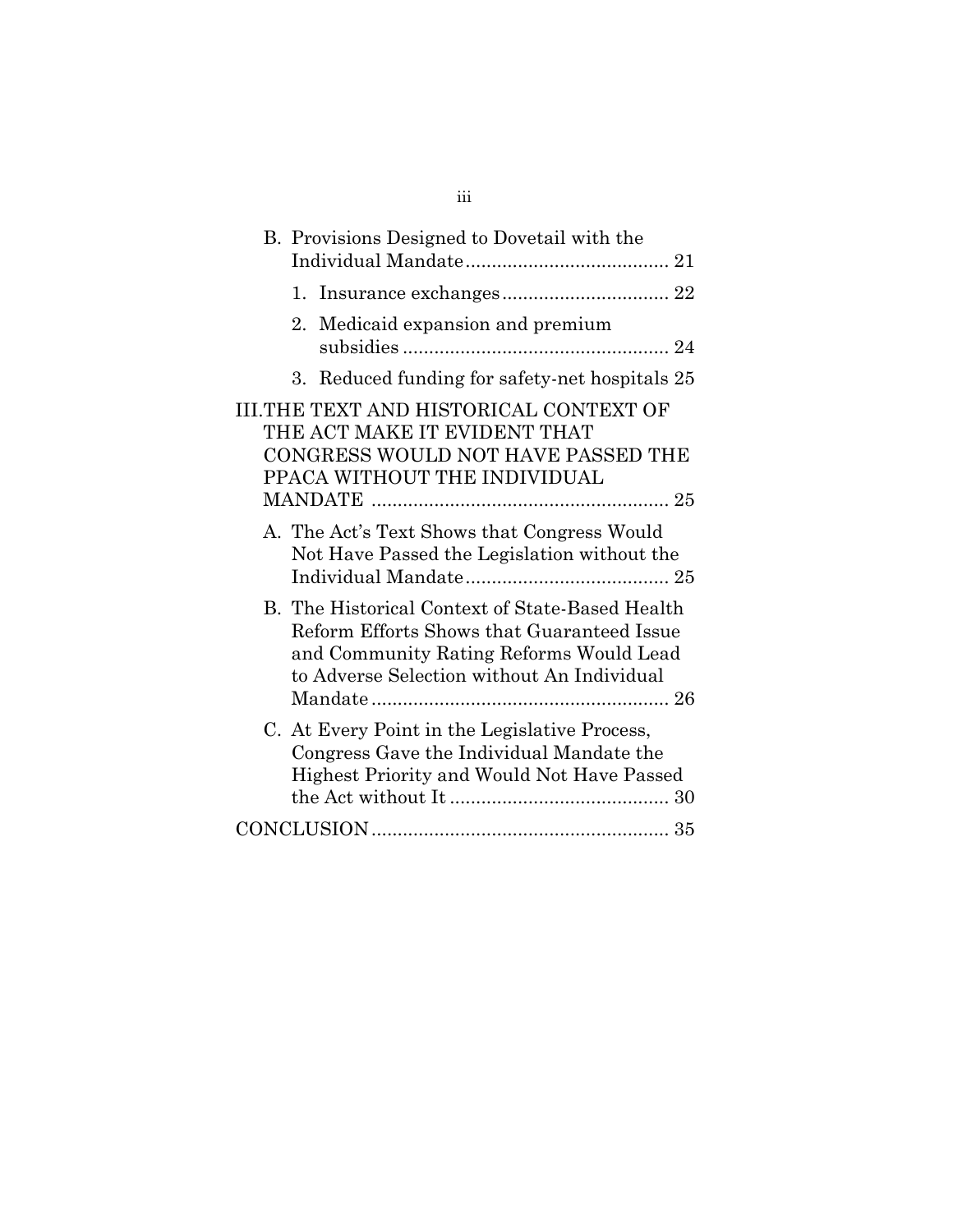# **TABLE OF AUTHORITIES**

# **Cases**

| Alaska Airlines v. Brock, 480 U.S. 678                                                   |
|------------------------------------------------------------------------------------------|
|                                                                                          |
| Allen v. City of Louisiana, 103 U.S. 80 (1881)  8                                        |
|                                                                                          |
| Carter v. Carter Coal, 298 U.S. 238 (1936)  7-8                                          |
| Champlin Refining Co. v. Corporation Comm'n of<br>Oklahoma, 286 U.S. 210 (1932) 7 n.4, 8 |
| Connolly v. Union Sewer Pipe Co., 184 U.S. 540                                           |
| El Paso & Northeastern R. Co. v. Gutierrez, 215 U.S.                                     |
| Field v. Clark, 143 U.S. 649 (1892)  7 n.4                                               |
| Florida v. HHS, 780 F. Supp. 2d 1256 (N.D. Fla.                                          |
| Florida v. HHS, 648 F.3d 1235 (11th Cir. 2011)                                           |
|                                                                                          |
| Free Enter. Fund v. Public Co. Accounting Oversight                                      |
|                                                                                          |
|                                                                                          |
| Marbury v. Madison, 5 U.S. (1 Cranch) 137 (1803) 4                                       |
| Pollock v. Farmers' Loan and Trust Co., 158 U.S.                                         |
| Regan v. Time, Inc., 468 U.S. 641 (1981)  5, 12                                          |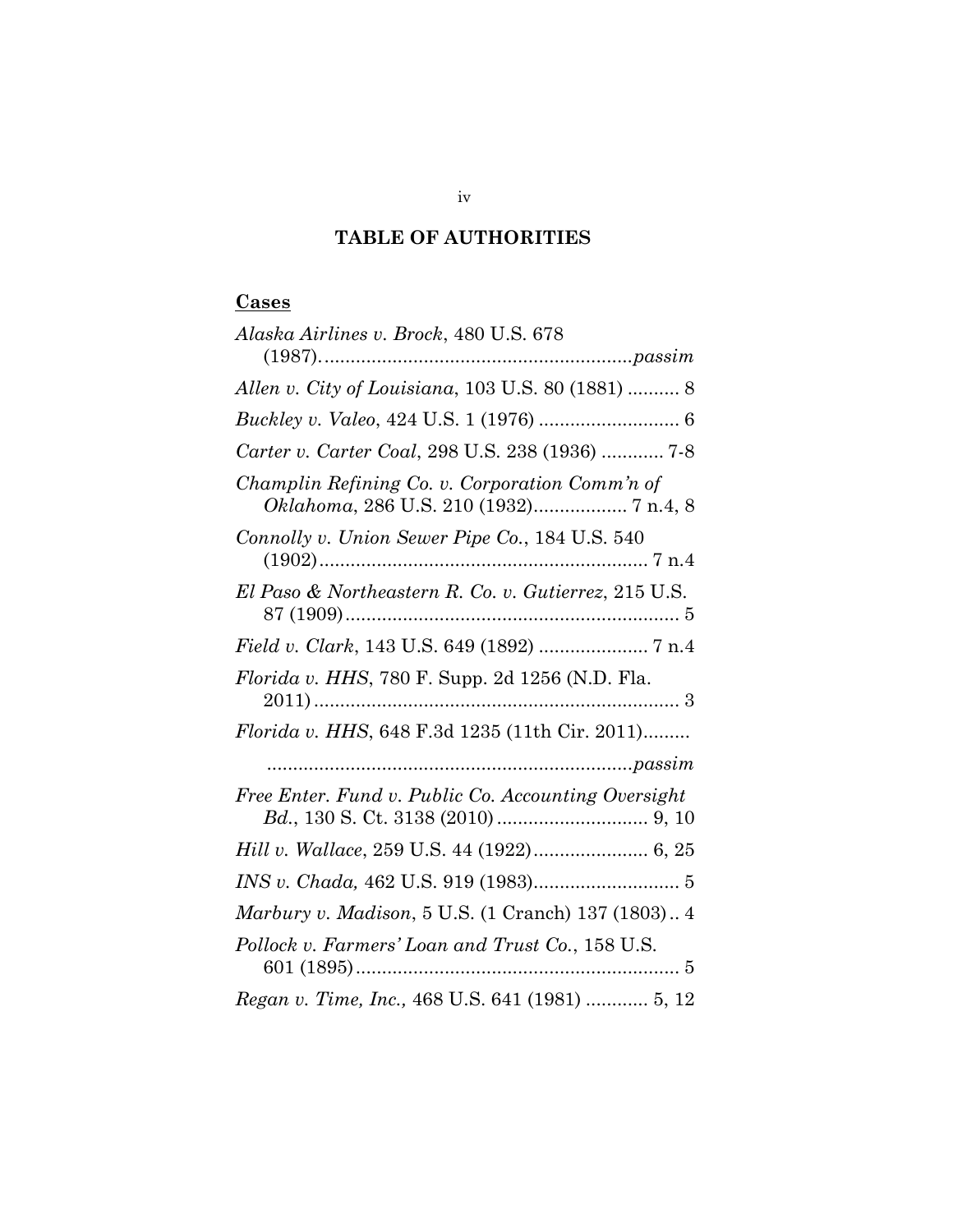| Regan v. Farmers' Loan and Trust Co., 154 U.S.           |  |
|----------------------------------------------------------|--|
|                                                          |  |
| <i>Warren v. Mayor of Charlestown, 68 Mass. (2 Gray)</i> |  |
|                                                          |  |

# **Statutes**

| Biologics Price Competition and Innovation Act of<br>2009, Title VII, Subtitle A of the Act, 124 Stat.    |
|-----------------------------------------------------------------------------------------------------------|
| Health Care and Education Reconciliation Act, Pub.<br>L. No. 111-152, 124 Stat. 1029 (2010) <i>passim</i> |
| Health Insurance Portability and Accountability Act<br>of 1996, P.L. 104-191, 110 Stat. 1936 26           |
| Patient Protection and Affordable Care Act, Pub. L.                                                       |
| Ky. Rev. Stat. Ann. §304.17A, P.L. 1994 c.  27                                                            |
| Mass. Gen. Laws. Ann. Ch. 176M §§ 2 and 4 29                                                              |
| Me. Rev. Stat. Ann. Tit. 24-A §2763-C, P.L. 1992 28                                                       |
| N.H. Rev. Stat. Ann. §420-G, P.L. 1994 c. 294 27                                                          |
| N.J. Rev. Stat. §17B:27A, P.L. 1992 c. 161  28                                                            |
|                                                                                                           |
| Vt. Stat. Ann. §4080b (1992), 1991 Adj. Sess.                                                             |
| Wash. Rev. Code §48.43, P.L. 1993 c. 492 28                                                               |
|                                                                                                           |

# **Other Materials**

*The President's Fiscal Year 2010 Health Care* 

v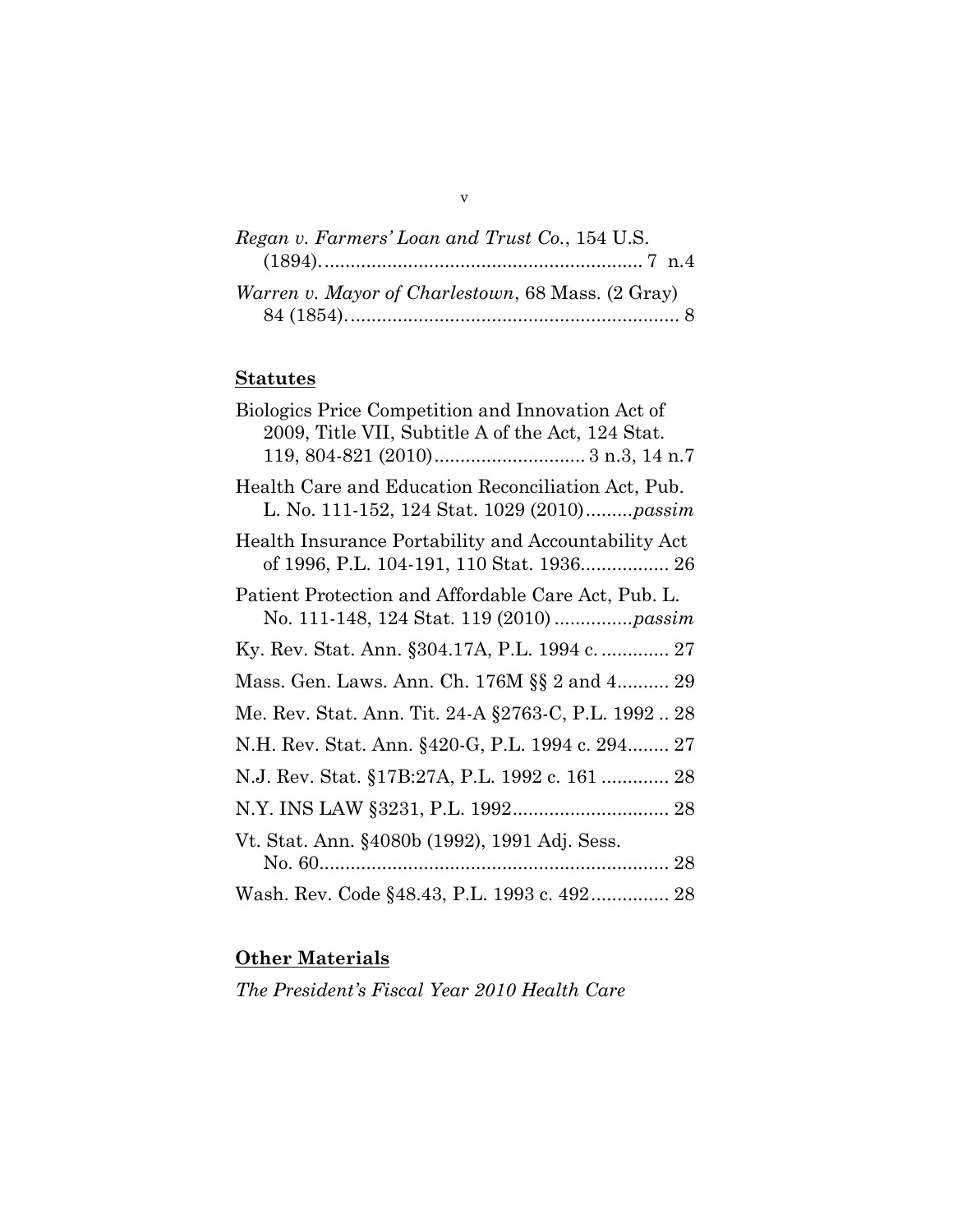| Proposals: Hearing Before the S. Committee on                                                                                                                                                                                                                          |
|------------------------------------------------------------------------------------------------------------------------------------------------------------------------------------------------------------------------------------------------------------------------|
| Markup on Health Care Overhall: S. Committee on                                                                                                                                                                                                                        |
| Interim Final Rules for Group Health Plans and<br>Health Insurance Issuers Relating to Coverage of<br>Preventive Services under the Patient Protection<br>and Affordable Care Act. 75 Fed. Reg. 41726                                                                  |
| Max Baucus, Call to Action: Health Reform 2009,<br>U.S. Senate Committee on Finance (Nov. 28,                                                                                                                                                                          |
| Congressional Budget Office, <i>Effects of Eliminating</i><br>the Individual Mandate to Obtain Health<br><i>Insurance</i> (June 16, 2010) 15, 17, 24, 25                                                                                                               |
| Congressional Budget Office, <i>Estimate of the Effects</i><br>of the Insurance Coverage Provisions Contained<br>in the Patient Protection and Affordable Care Act<br>(Public Law 111-148) and the Health Care and<br>Education Reconciliation Act of 20101 (P.L. 111- |
| Jonathan Gruber, Why We Need the Individual<br>Mandate: Without a Mandate, Health Reform<br>Would Cover Fewer with Higher Premiums,<br>Center for American Progress (April 8,                                                                                          |
| Edmund Haislmaier, Obamacare and Insurance<br>Rating Rules: Increasing Costs and Destabilizing<br>Markets, Heritage Foundation (Jan 20, 2011) 19                                                                                                                       |
| Bradley Herring, An Economic Perspective on the<br>Individual Mandate's Severability from the ACA,                                                                                                                                                                     |

| ۰<br>V1 |  |
|---------|--|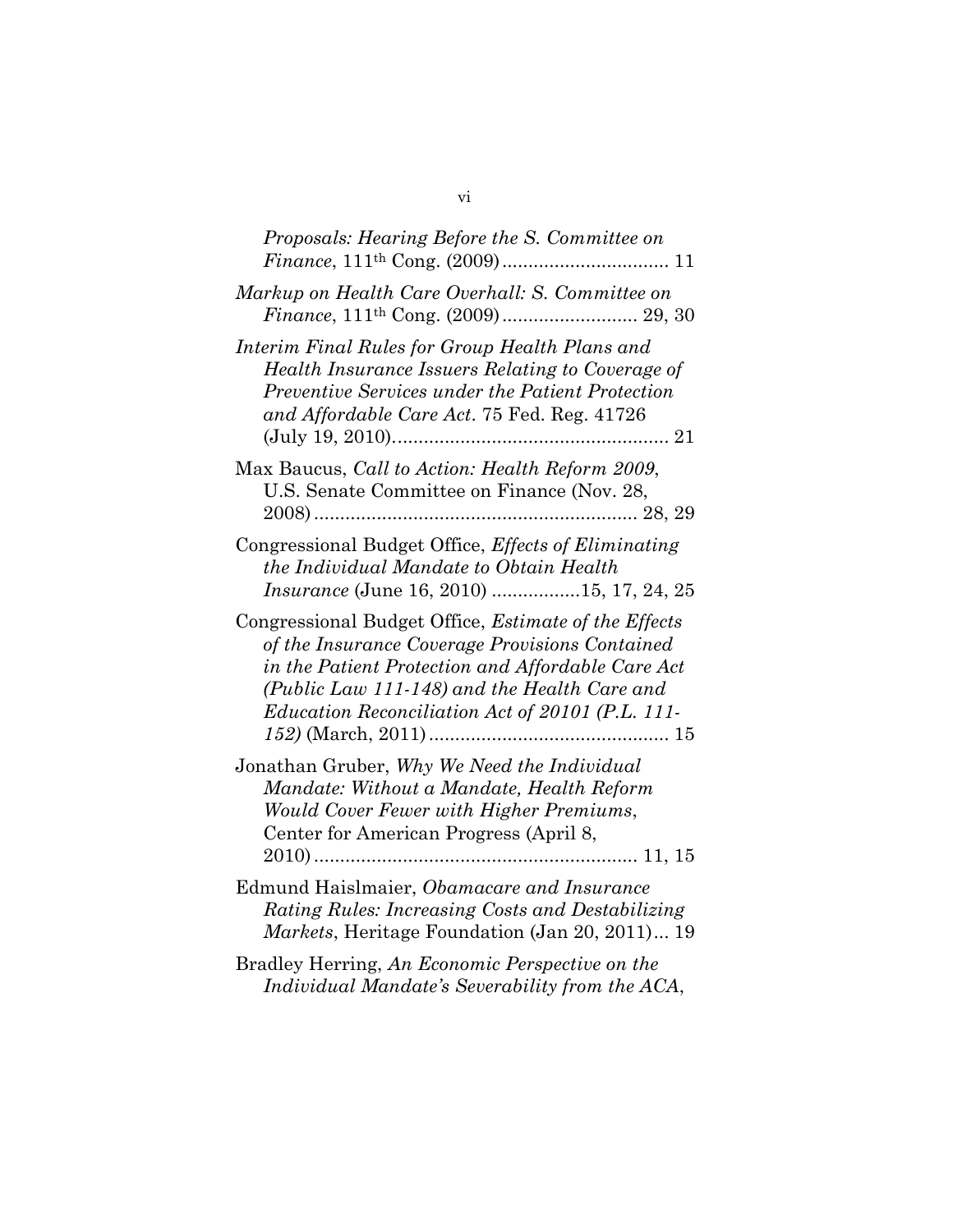| The New England Journal of Medicine (March<br>23                                                                                                                                                                                     |
|--------------------------------------------------------------------------------------------------------------------------------------------------------------------------------------------------------------------------------------|
| Kaiser Family Foundation, Explaining Health Care<br>Reform: Questions about Health Insurance<br>22                                                                                                                                   |
| Kenneth A. Klukowski, Severability Doctrine: How<br>Much of a Statute Should Federal Courts<br>Invalidate? 16 Tex. Rev. L. & Pol. 1 (2011).  8 n.5                                                                                   |
| Ezra Klein, The Importance of The Individual<br><i>Mandate</i> , Wonkblog (Dec. 16, 2009)                                                                                                                                            |
| Paul Krugman, Do the Right Thing, N.Y. Times,                                                                                                                                                                                        |
| Conrad F. Meier, Destroying Insurance Markets:<br>How Guaranteed Issue and Community Rating<br>Destroyed the Individual Health Insurance<br>Market in Eight States, The Council for<br>Affordable Health Insurance and The Heartland |
| Michael D. Tanner, <i>Bad Medicine: A Guide to the</i><br>Real Costs and Consequences of the New Health<br>Care Law, Cato Institute (Feb. 14, 2011)  11 n.6                                                                          |
| Janet Trautwein, Why We Need A Strong Individual<br>Mandate, Wall Street Journal, (Nov. 10,                                                                                                                                          |
| Leigh Wachenheim & Hans Leida, The Impact of<br>Guaranteed Issue and Community Rating<br>Reforms on Individual Insurance Markets, pp. 5-<br>6, 20 Milliman (July 10, 2007) 27, 28, 29                                                |

#### vii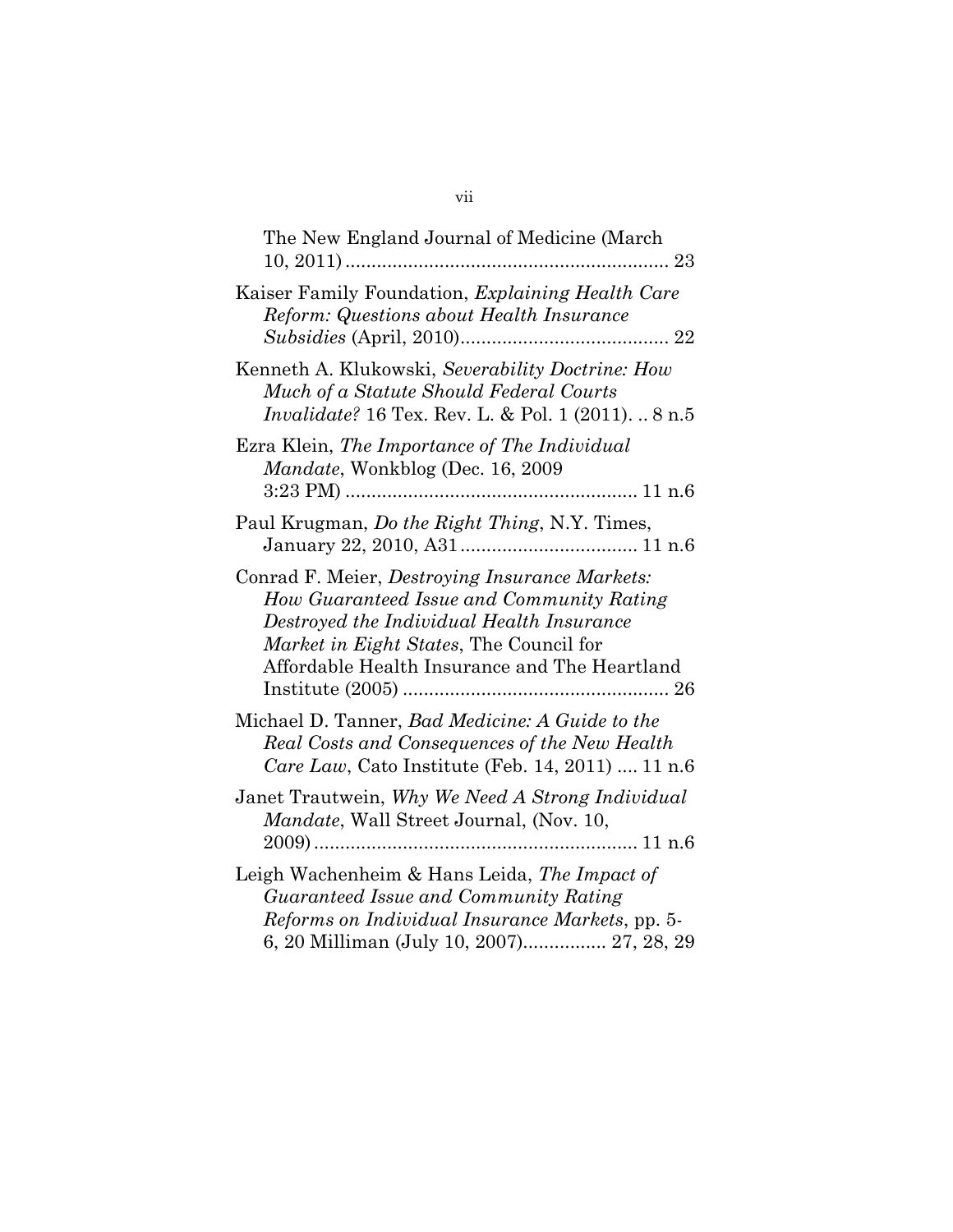#### **INTEREST OF** *AMICI CURIAE***<sup>1</sup>**

The Texas Public Policy Foundation is a nonprofit public policy organization based in Austin, Texas. TPPF's mission is to defend liberty, personal responsibility, free enterprise, and limited government in Texas and across the nation. TPPF's Center for Tenth Amendment Studies was established to pursue the restoration of the Constitution's limits on the federal government, which are necessary for the protection of liberty.

Established in 1977, the Cato Institute is a nonpartisan public policy research foundation dedicated to advancing the principles of individual liberty, free markets, and limited government. Cato's Center for Constitutional Studies was established in 1989 to help restore the principles of limited constitutional government that are the foundation of liberty. Toward those ends, Cato publishes books, studies, and the annual *Cato Supreme Court Review*, conducts conferences, and files *amicus* briefs.

Various provisions of the Patient Protection and Affordable Care Act impede state sovereignty and individual liberty, limiting states' ability to chart their own course on matters relating to health care. Holding the entire Act unconstitutional would thus vindicate *Amici Curiae*'s missions. The severability issue also concerns *Amici Curiae* because it

<sup>1</sup> Pursuant to this Court's Rule 37.2(a), *amici* state that all parties have lodged blanket consents. Pursuant to Rule 37.6, *amici* state that no part of this brief was authored by any party's counsel, and that no person or entity other than *amici* funded its preparation or submission.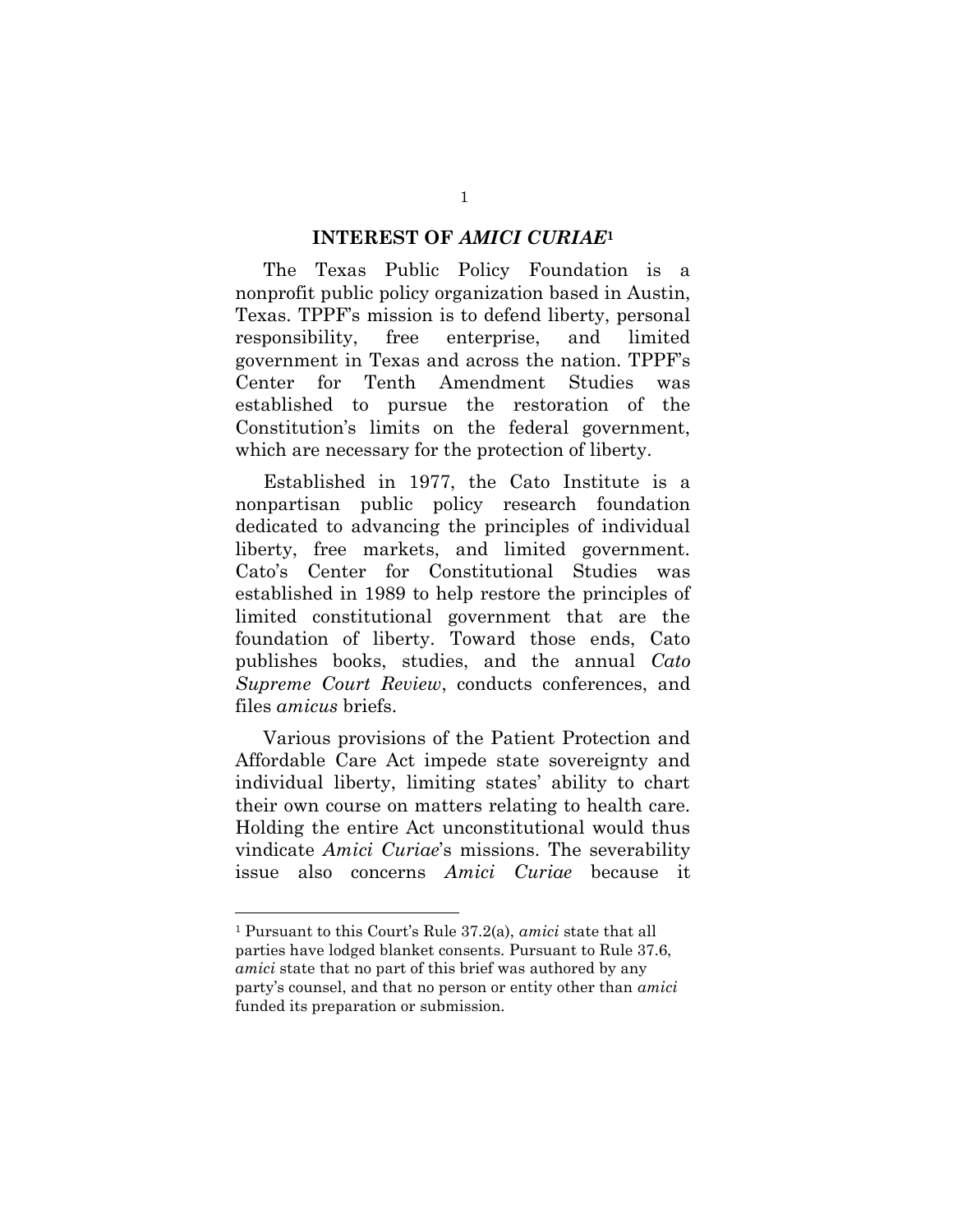implicates the scope of judicial review and will clarify how judges are to apply statutes suffering from constitutional defects.

#### **SUMMARY OF ARGUMENT**

When a federal court finds unconstitutional only one part of a congressional act, it generally sustains the remainder, severing only the invalid part. But in doing so courts must remain faithful to Congress's intent in shaping the legislation. The basic principle of severability is thus subject to an important limitation: This Court, out of respect for the dignity of a coequal branch of the government, must avoid creating a law that Congress never adopted.

On March 23, 2010, the Patient Protection and Affordable Care Act, Pub. L. No. 111-148, 124 Stat. 119 (2010), as amended by the Health Care and Education Reconciliation Act, Pub. L. No. 111-152, 124 Stat. 1029 (2010) (collectively, "PPACA" or "the Act") was enacted into law. <sup>2</sup> Title I of the Act Deals with Quality, Affordable Health Care for All Americans. Title II addresses the role of public programs, and sets out a detailed program for expanded access to Medicaid. Section 1501 of Title I contains a mandate that individuals purchase health insurance or pay a tax penalty (the "individual mandate"). Many parties, including parties in this case, immediately challenged the constitutionality of the individual mandate and the manifold impositions that the expanded Medicaid programs impose on the states.

<sup>2</sup> Citations herein are to the "consolidated print" of the Act, P.L. 111-148 as amended by P.L. 111-149.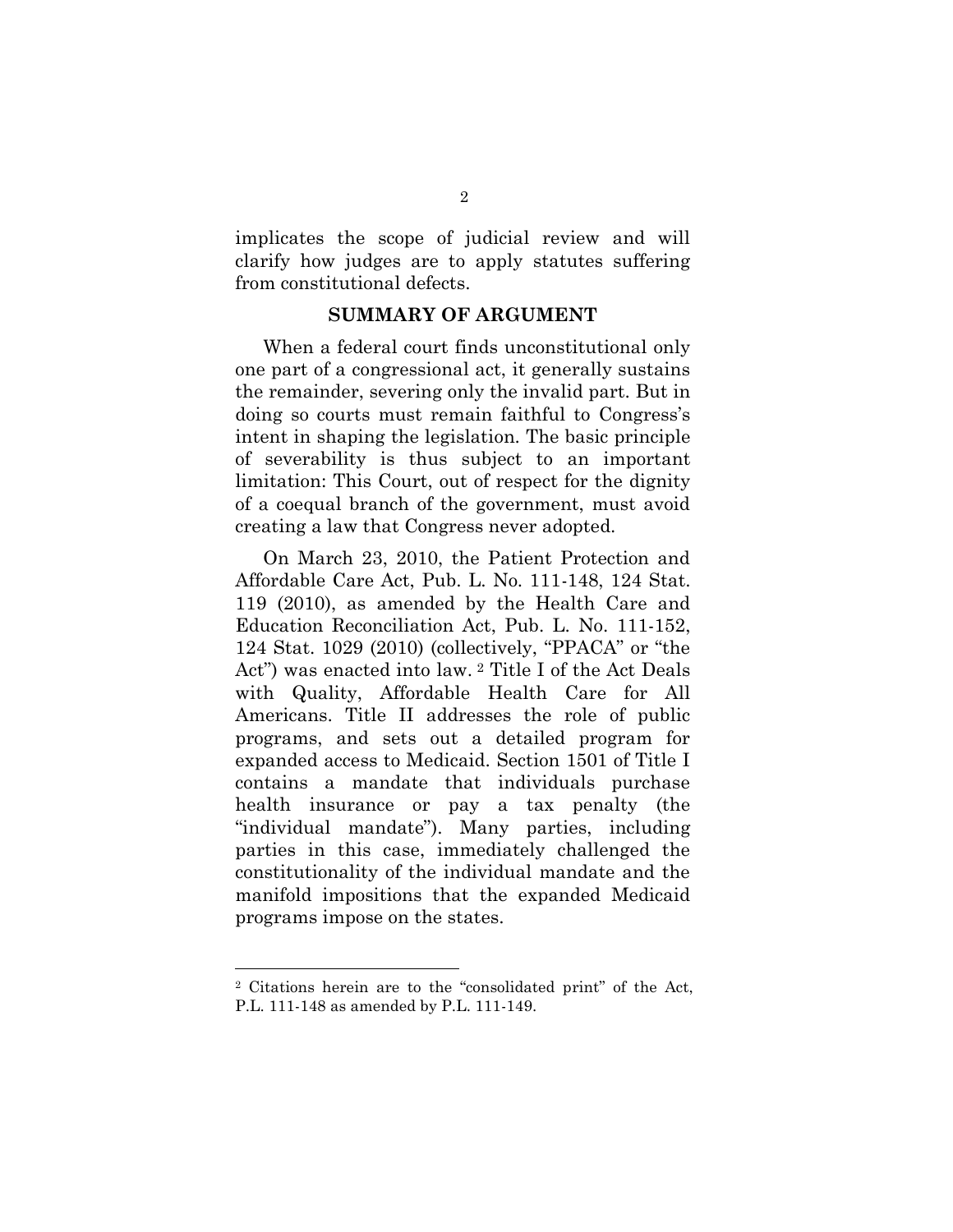The District Court below held both that the individual mandate was unconstitutional and that it could not be severed from the rest of the Act, *Florida v. HHS*, 780 F. Supp. 2d 1256 (N.D. Fla. 2011). The Court of Appeals agreed that the individual mandate is unconstitutional, but reversed the District Court's ruling on severability, and upheld the remainder of the Act. *Florida v. HHS*, 648 F.3d 1235 (11th Cir. 2011).

*Amici Curiae* take no position on whether the entire statute should be struck down if the individual mandate is found unconstitutional. The Court of Appeals was right to find that some portions of the Act are so independent from the provisions which depend on the mandate (Titles I and II) that they could survive *independent* constitutional challenge.<sup>3</sup> But the District Court was surely correct to decide that the individual mandate is so interwoven with Titles I and II that none of them could stand. The individual mandate was essential to the Act's scheme for achieving nearuniversal health care coverage at an acceptable cost. In its core provisions, the Act was designed to make health care more affordable and accessible. Whether the Act would have achieved those goals at an acceptable cost with the individual mandate is open to doubt. But the Act certainly will not achieve those goals once that provision is stripped from the Act; nor, without that provision, will the Act operate in anything like the manner intended by Congress.

<sup>3</sup> See, *e.g.*, The Biologics Price Competition and Innovation Act of 2009, Title VII, Subtitle A of the Act, 124 Stat. 119, 804-821 (2010), codified in various sections of Titles 21, 35, and 42 ("BPCIA").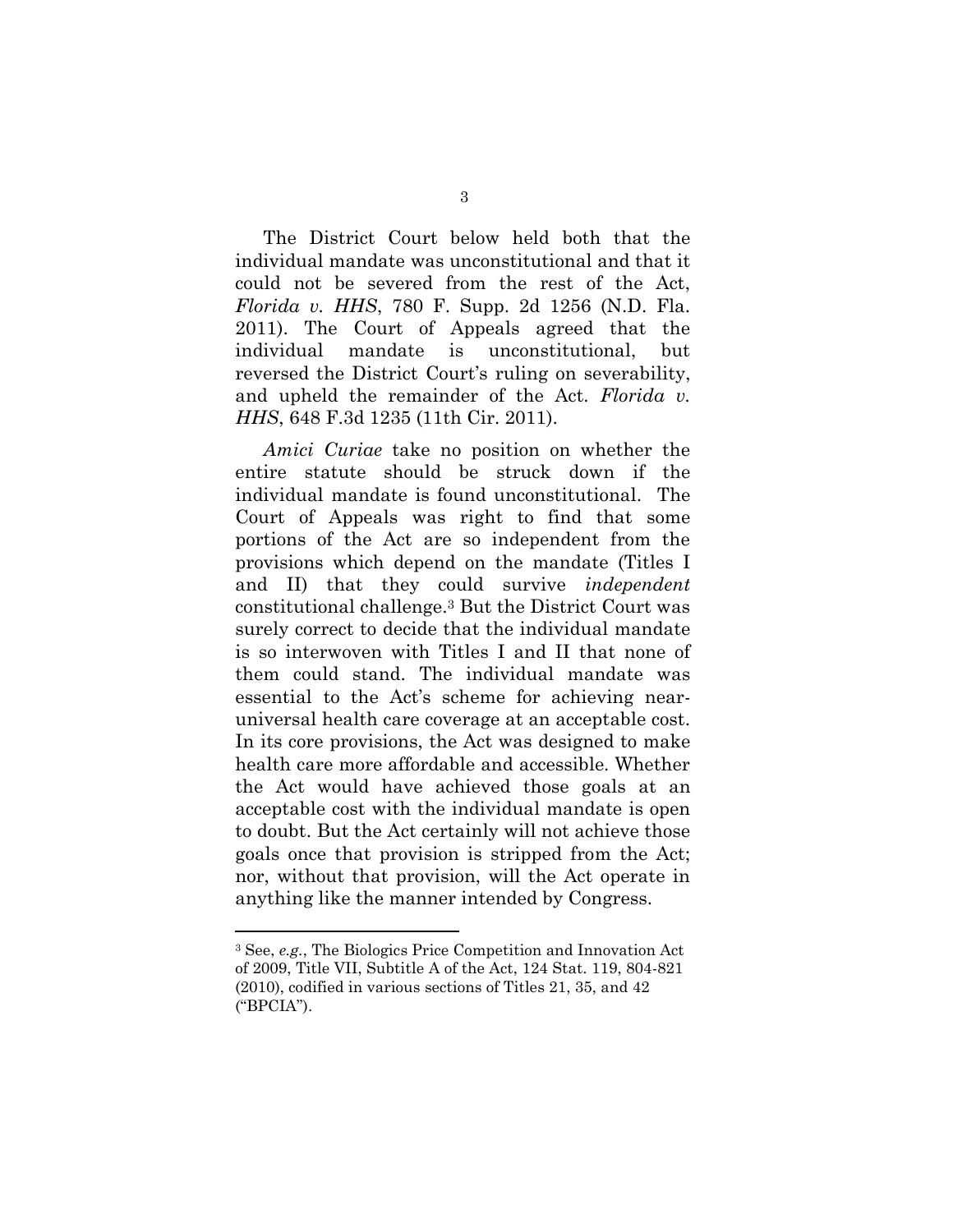Severing the individual mandate from its related provisions in Titles I and II will produce new comprehensive health care legislation that Congress did not enact and would never have enacted. Virtually all of the health insurance reforms in Title I either strengthen the conditions for an "adverse selection spiral" (healthy people exiting the health insurance risk pool as premiums rise) or will not function as intended in conditions of adverse selection. The purpose of the individual mandate was to prevent such adverse selection, which had led to the failure of many state health care reform efforts.

The individual mandate is scarcely less tied into the provisions in Titles I and II related to Medicaid expansion and insurance premium subsidies. Those provisions were designed to work in tandem with the individual mandate to reduce the number of uninsured. But without the mandate, the reduction in the number of uninsured will be much smaller than projected under current law; the federal budget will be strained by larger-than-forecast premium support subsidies because the subsidies increase as premiums increase; and the insurance market for those not eligible for subsidies will be particularly subject to adverse selection. Hence the congressional objective of achieving affordable and accessible health care at an acceptable cost will be defeated by eliminating the mandate from the unified scheme of Medicaid, premium support, and individual mandate that was designed to achieve those objectives. The Court cannot repair a broken system, but must leave that task to Congress.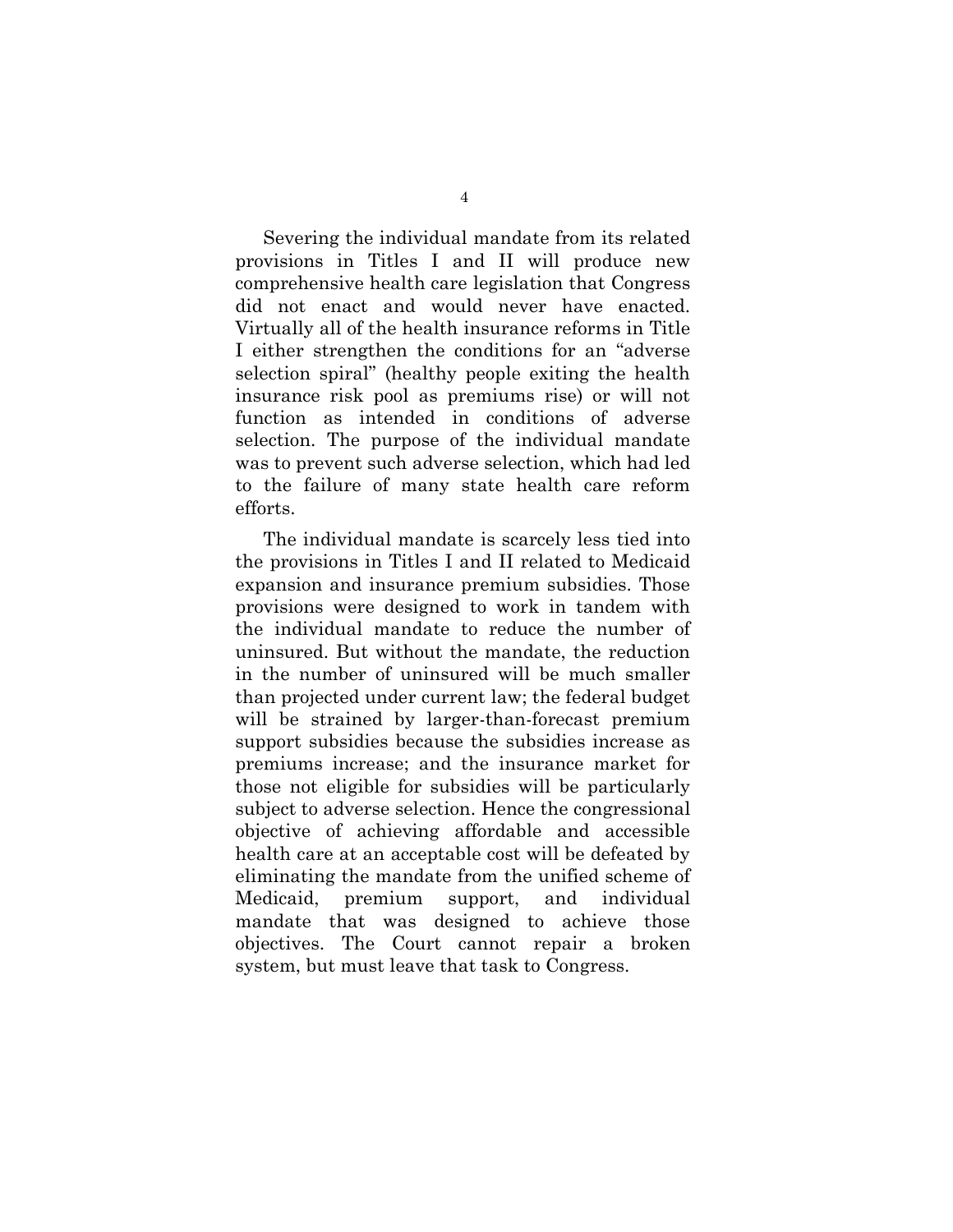#### **ARGUMENT**

#### **I. THE COURT CANNOT CREATE A NEW LAW THAT CONGRESS NEVER ENACTED**

#### **A. Severability Law Began with** *Marbury v. Madison* **and Involves a Two-Prong Test**

In *Marbury v. Madison*, 5 U.S. (1 Cranch) 137 (1803), this Court struck down a single invalid clause of the lengthy Judiciary Act of 1789, which created the federal judiciary. *Id.* at 176. No other provision of the Judiciary Act depended on or was affected by the invalid clause, which was minor and entirely separate from the overall legislative scheme. Accordingly, the Court allowed the rest of the law to stand. Nearly two centuries later, the principles which guided the Court's decision in *Marbury v. Madison* are still in force.

In *Alaska Airlines v. Brock,* 480 U.S. 678 (1987), the Court considered the Airline Deregulation Act of 1978. That act provided certain benefits to airline workers laid off as a result of deregulation, including granting these workers right of first refusal on new airline job openings. It empowered the Secretary of Labor to issue implementing regulations, subject to a unicameral legislative veto of the type that had recently been struck down in *INS v. Chadha*, 462 U.S. 919 (1983). After concluding that the legislative veto was unconstitutional, this Court turned to the question of severability. This Court began by noting that when "an act of Congress contains unobjectionable provisions *separable* from those found to be unconstitutional, it is the duty of this court to so declare and to maintain the act *in so far as it is*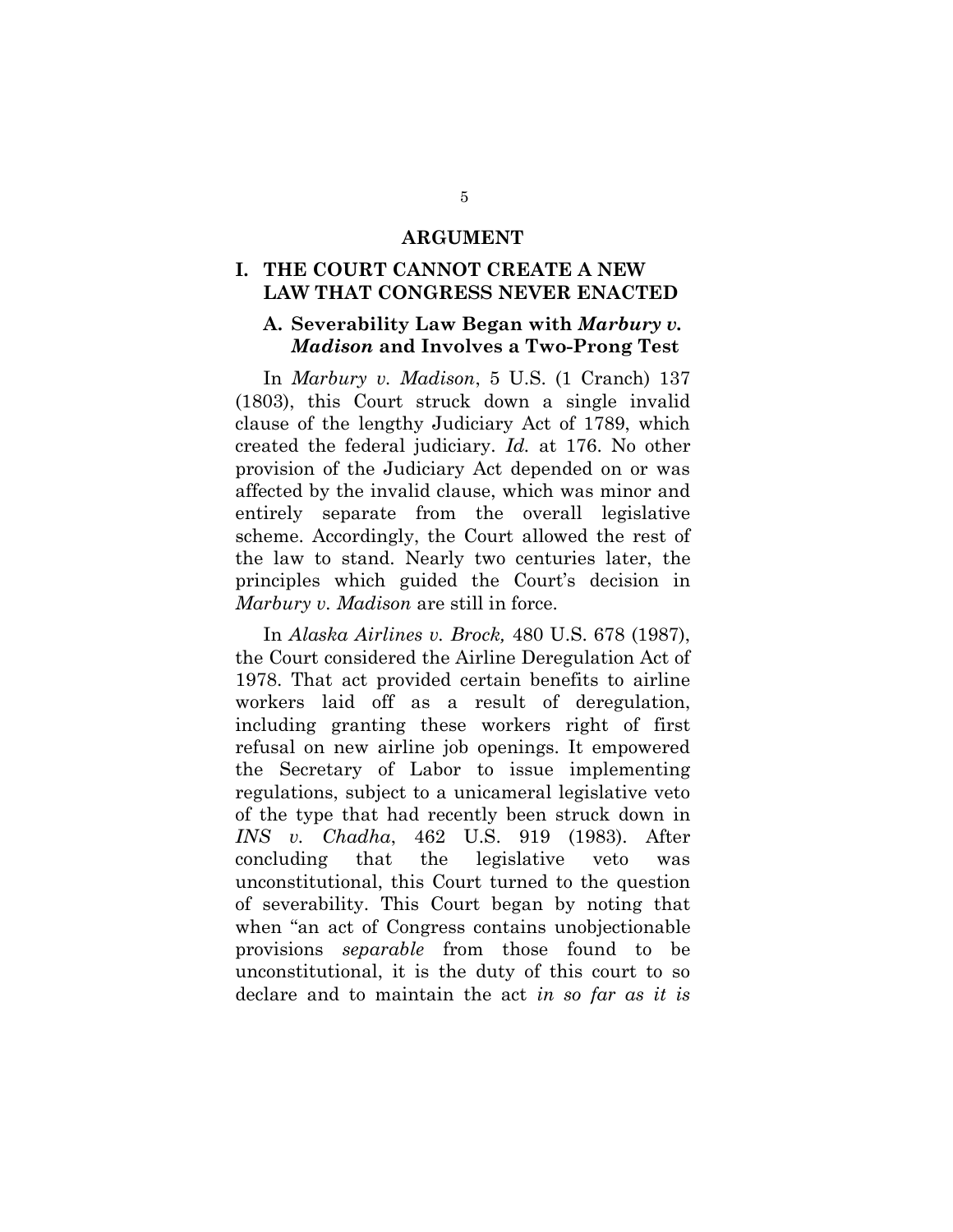*valid*." 480 U.S. at 684 (*quoting Regan v. Time, Inc.*, 468 U.S. 641, 642 (1981) (*quoting El Paso & Northeastern R. Co. v. Gutierrez*, 215 U.S. 87, 96 (1909)) (emphasis added).

The Court then offered a concise articulation of its traditional two-prong severability test: "'Unless it is evident that the Legislature would not have enacted those provisions which are within its power, independently of that which is not, the invalid part may be dropped *if* what is left is fully operative as a law.'" *Id.* (quoting *Buckley v. Valeo*, 424 U.S. 1, 108 (1976) (per curiam) (in turn quoting *Champlin Refining Co. v. Corporation Comm'n of Oklahoma*, 286 U.S. 210, 234 (1932)) (emphasis added).

#### **1. Is the remainder "fully operative as a law?"**

Most instructively the Court clarified the phrase "fully operative as a law" in this fashion:

Congress could not have intended a constitutionally flawed provision to be severed from the remainder of the statute if the balance of the legislation is incapable of functioning independently. *See*, *e.g.*, *Hill v. Wallace*, 259 U.S. 44, 70-72 (1922) (holding the Future Trading Act nonseverable because the valid and invalid provisions were so intertwined that the Court would have to rewrite the law to allow it to stand)."

*Id.* This Court's explicit reference to *Hill* is crucial to the dispute over the individual mandate in its relation to both Title I and Title II. When unconstitutional and constitutional provisions are "so interwoven" "that they cannot be separated,"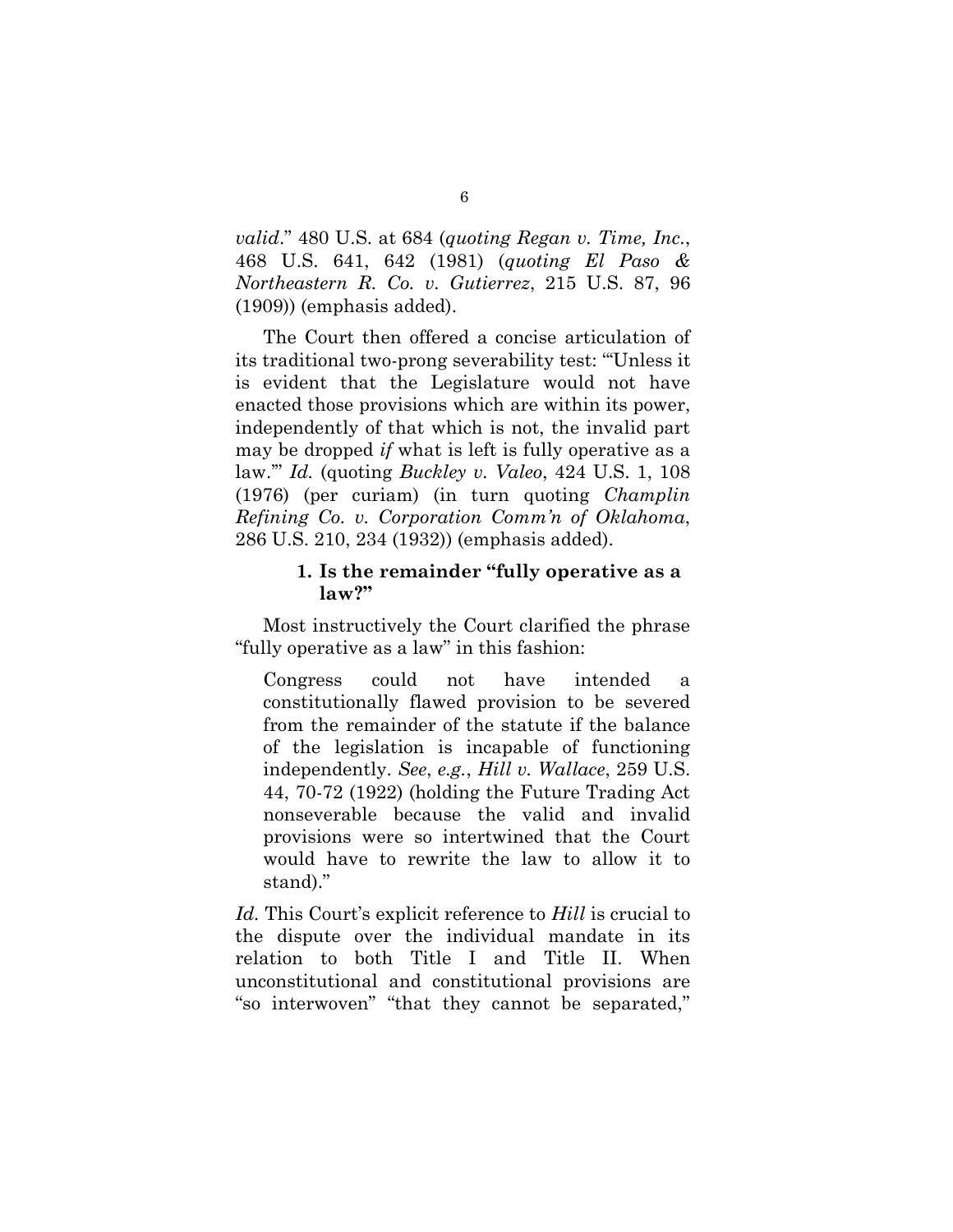*Hill*, 259 U.S. at 70, the provisions remaining after excision are not "operative" notwithstanding that they may have *some* legal effect on their own.<sup>4</sup>

If the effect of excising one provision is to upset Congress's intended balance, then the court has created a new "law" out of whole cloth—one that no Congress ever passed and no President ever signed. Such a remainder would not be a "valid" law. Even a severability clause "in no way alters the rule that in order hold one part of a statute unconstitutional and

 $\overline{a}$ 

<sup>4</sup> *Champlin's* shorthand phrase "fully operative as a law," cited in *Alaska Airlines* and subsequent cases, requires more than that the provision have *some* legal effect. This is clear from an examination of the authorities cited in *Champlin*. *See*, *Connolly v. Union Sewer Pipe Co*., 184 U.S. 540, 565 (1902) ("if an obnoxious section is of such import that the other sections without it would cause results not contemplated or desired by the legislature, then the entire statute must be held inoperative"); *Pollock v. Farmers' Loan and Trust Co.*, 158 U.S. 601, 635 (1895) (law may be held partly "inoperative" only "where the parts are so distinctly separable that each can stand alone, and where the court is able to see, and to declare, that the intention of the legislature was that the part pronounced valid should be enforceable, even though the other part should fail. To hold otherwise would be to substitute, for the law intended by the legislature, one they may never have been willing by itself to enact"); *Regan v. Farmer's Loan & Trust Co.*, 154 U.S. 362, 395-96 (1894) (invalid provisions "may fail, and still the great body of the statute have operative force, and the force contemplated by the legislature in its enactment"); and *Field v. Clark*, 143 U.S. 649, 695-96 (1892) ("These different parts of the act, in respect to their operation, have no legal connection whatever with each other. […]While, in a general sense, both may be said to be parts of a system, neither the words nor the general scope of the act justifies the belief that Congress intended they should operate as a whole, and not separately for the purpose of accomplishing the objects for which they were respectively designed").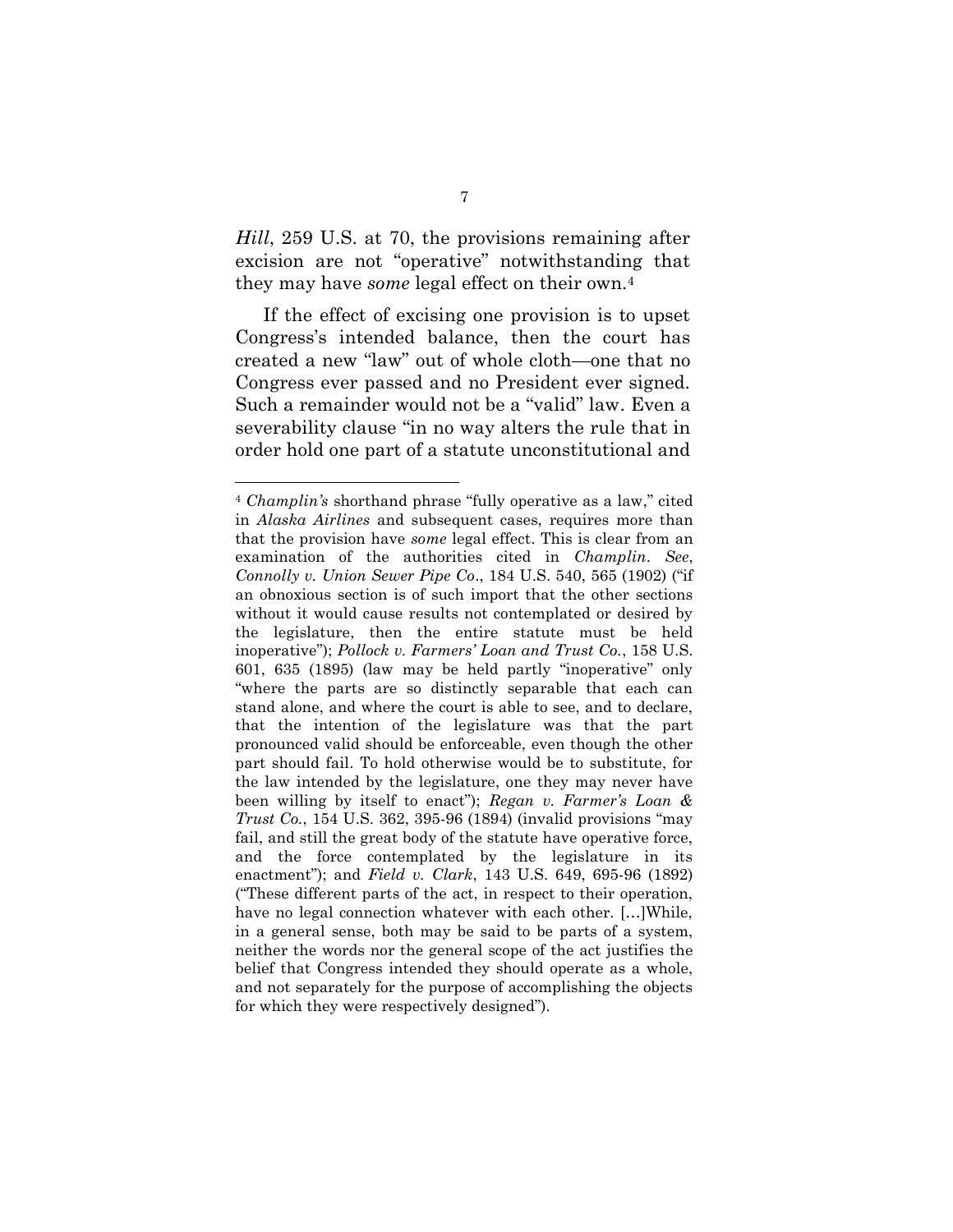uphold another part as separable, they must not be mutually dependent upon one another." *Carter v. Carter Coal*, 298 U.S. 238, 313 (1936) (striking down mutually dependent price-fixing and labor regulations of a law). This is because even a severability clause "does not give the court power to amend the act." *Hill*, 259 U.S. at 71.

*Champlin*'s shorthand phrase "fully operative as a law," 286 U.S. at 234, thus highlights a vital constitutional element that may be wholly determined within the four corners of the act. The post-excision remainder must operate in a way that is consistent with the evident congressional design for those remaining provisions. Any provisions that are "dependent, conditional, or connected" with an invalid provision must fall along with it. *Allen v. City of Louisiana*, 103 U.S. 80, 84 (1881) (quoting *Warren v. Mayor of Charlestown*, 68 Mass. (2 Gray) 84, 99 (1854). Otherwise, the court will have created a new legal creature that does not meet the minimum constitutional requirements for a bill to become law. The cases cited as authority in *Champlin* clearly suggest that the post-excision remainder must not merely "operate," but they must "operate" as Congress intended.<sup>5</sup>

 $\overline{a}$ 

<sup>5</sup> A valuable new commentary, Kenneth A. Klukowski, *Severability Doctrine: How Much of a Statute Should Federal Courts Invalidate?* 16 Tex. Rev. L. & Pol. 1 (2011), places the interdependence inquiry with the second step, which asks whether Congress would have passed the remainder of the law without the invalid provision. In this reading of the test, the first step looks only to the basic functionality of the postexcision remainder, and might be satisfied if the remainder has *some* legal effect. But that on its own would tell us nothing about what Congress intended, which has been the deciding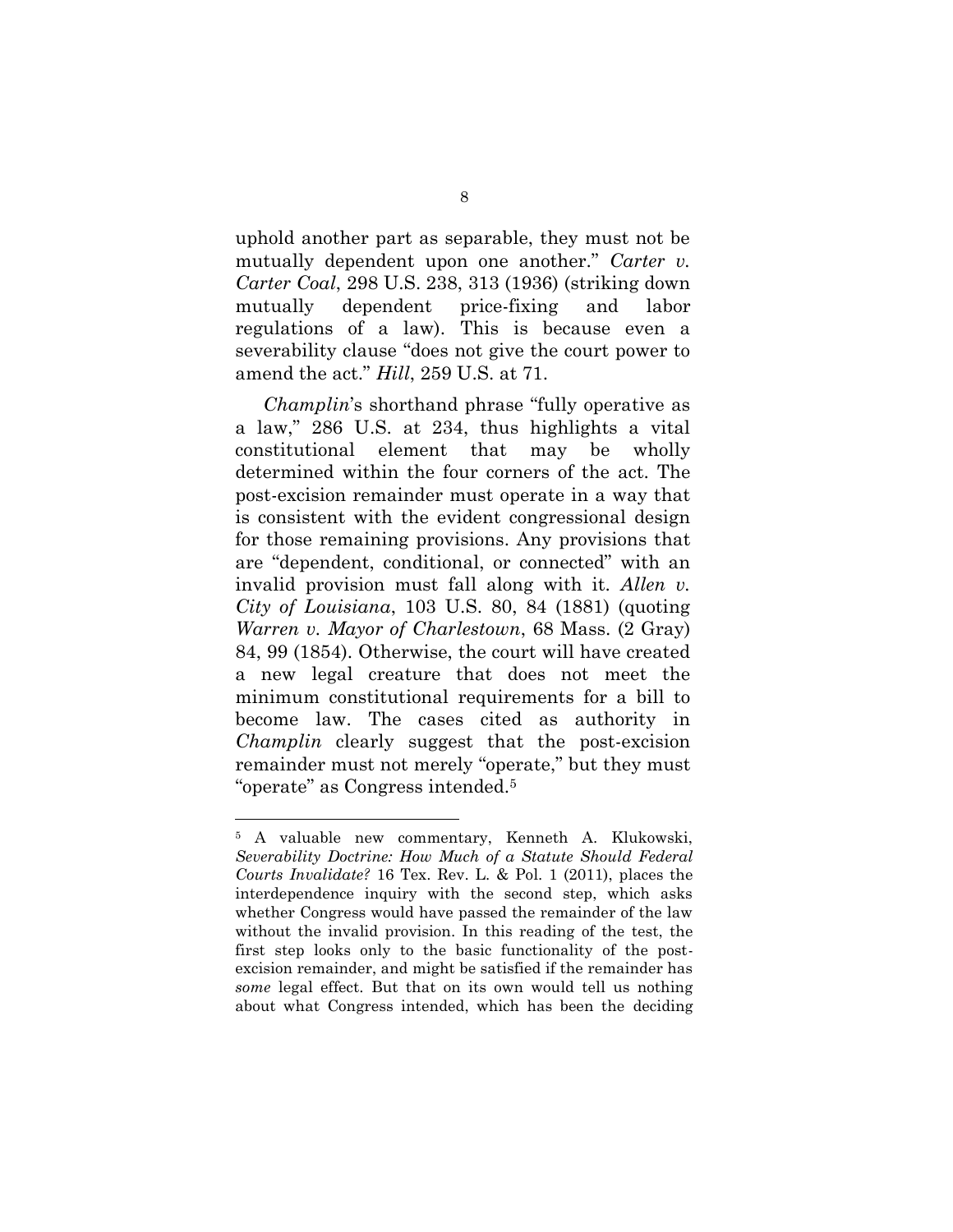Applying this standard, the Court noted the peculiar status of legislative vetoes; by definition, if the veto is never exercised, the rest of the law will operate as Congress intended. *Id.* Similarly, in *Free Enter. Fund v. Public Co. Accounting Oversight Bd.*, 130 S. Ct. 3138 (2010), this Court found that tenure restrictions on an accounting oversight board were severable from the remainder of the act, which both preserved presidential appointment power and left the board "fully responsible" to both the oversight commission and to the president, just as Congress intended.

#### **2. Would Congress have enacted the remainder?**

Taking up the second part of the traditional severability standard, this Court in *Alaska Airlines* stated, "The final test, for legislative vetoes as for other provisions, is the traditional one: the unconstitutional provision must be severed unless the statute created in its absence is legislation that Congress would not have enacted." 480 U.S. at 685. In applying this severability prong , this Court examined text and historical context to see whether Congress would have achieved the same legislative bargain without the excised provision. *Id.*

This Court noted that the obligations imposed on the Secretary of Labor in dealing with displaced workers were "obviously designed merely to

factor for this Court, as the cases cited in *Champlin* make clear. The second part of the severability test should instead focus on whether the text and historical context of the law make it evident that Congress would have reached the same legislative bargain without the excised provisions.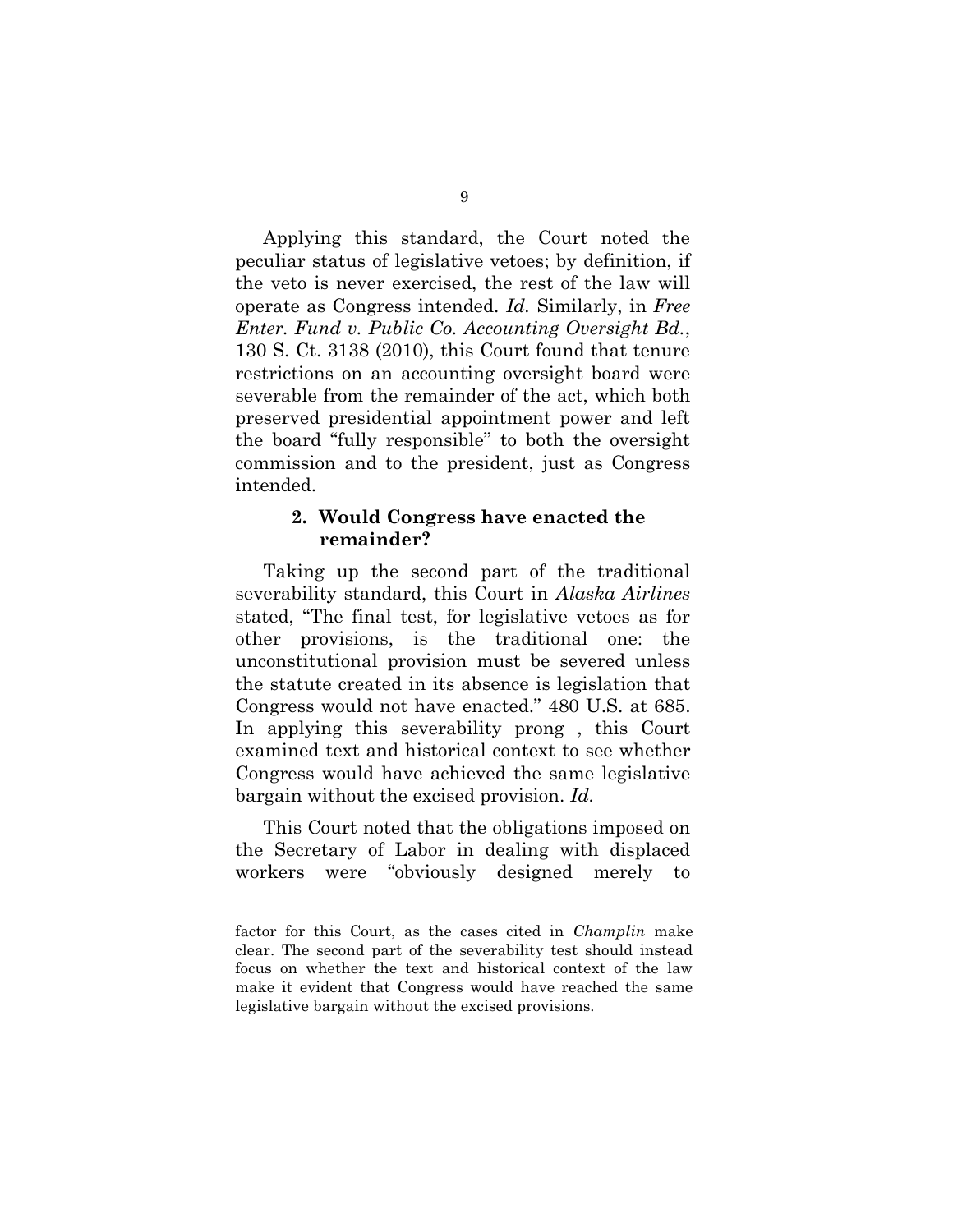facilitate" the law's substantive provisions, and were thus "ancillary, "subsidiary," and "relatively insignificant." *Id.* at 688. It was apparent at every stage of the legislative process that such regulations were subordinate to the law's central mission, which was to soften the impact of deregulation on airline industry labor. *See generally id.* at 691-97.

In *Free Enterprise,* this Court gave further clarity on the second severability step. It held that the tenure restrictions on an accounting oversight board created by a comprehensive financial law were severable from the board itself because "nothing in the statute's text or historical context makes it evident that Congress, faced with the limitations imposed by the Constitution, would have preferred no Board at all to a Board whose members are removable at will." *Id.* at 3162 (internal quotations omitted). This Court concluded that the board provisions and related tenure restrictions were independent and separable; Congress would have reached the same legislative bargain even without the tenure restrictions, and would have retained the provisions which created the board.

## **B. The Eleventh Circuit Erred in Its Severability Analysis**

In denying the intimate connection between the individual mandate and Titles I and II, the Court of Appeals misread this Court's decisions. The court moreover failed to understand the interrelation among the Act's key provisions, particularly among the individual mandate and those provisions with which it is most deeply interwoven: guaranteed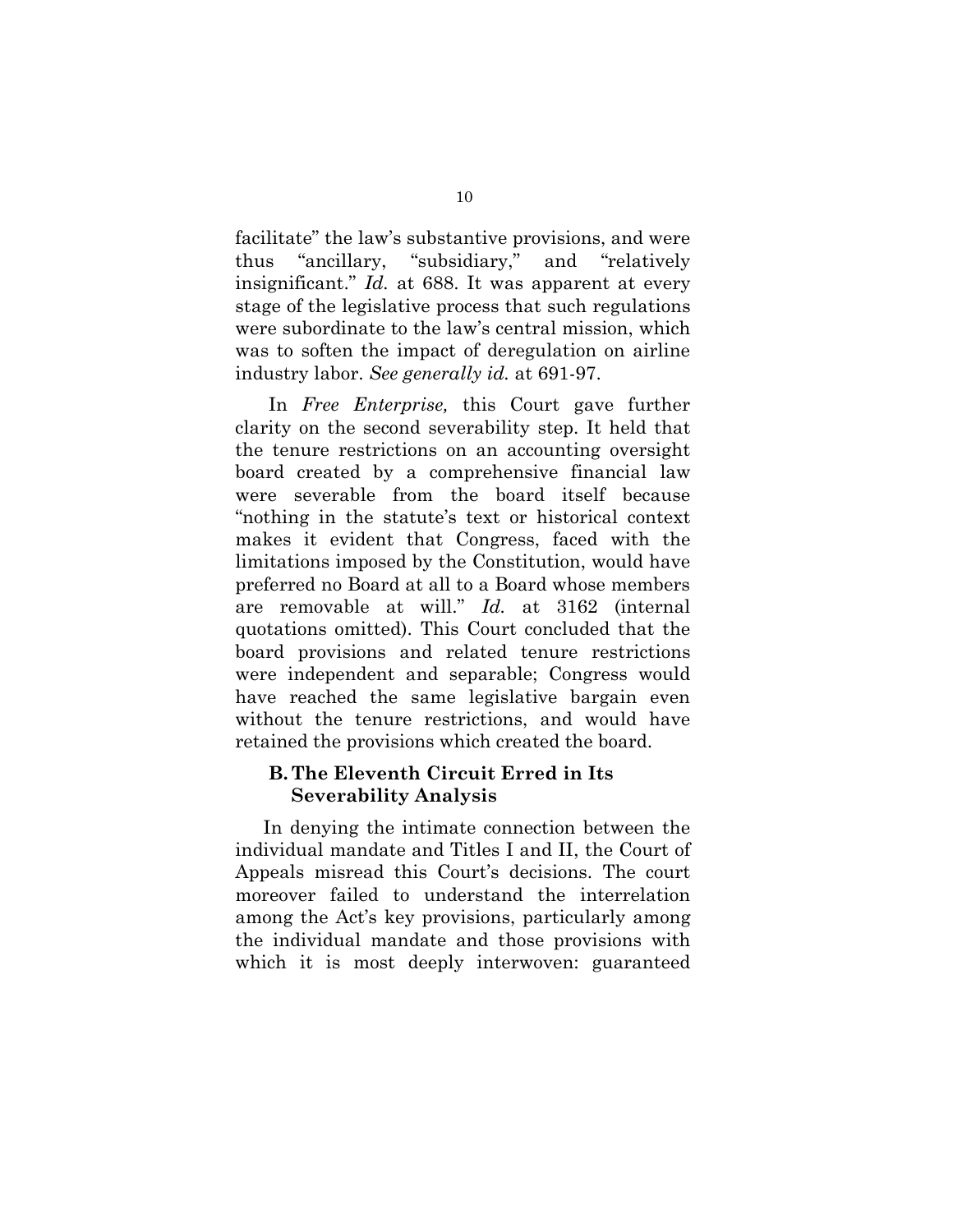issue and the prohibition on preexisting conditions exclusions.

The Court of Appeals first alluded to the finding in Section  $1501(a)(2)(1)$  of the Act, which explains why those two insurance reforms would create an incurable problem of adverse selection without the individual mandate. 648 F.3d at 1332.

The feared scenario runs as follows. As a result of guaranteed issue, and with no reason to fear exclusion for preexisting conditions, healthy people would wait until they are sick to get coverage, thus diminishing the pool of insured and driving up premiums for those who retain their coverage. Those higher premiums in turn drive more healthy people out of coverage. As the reduction in the number of insured and rising premiums start to become mutually reinforcing, the insurance industry faces what health care analysts call the "adverse selection death-spiral." Jonathan Gruber, *Why We Need the Individual Mandate: Without a Mandate, Health Reform Would Cover Fewer with Higher Premiums*, Center for American Progress (April 8, 2010), http://www.americanprogress.org/issues/2010/04/pdf /individual\_mandate.pdf. Accordingly, as the Court of Appeals noted, Congress explicitly found that the mandate "is essential to creating effective health insurance markets in which improved health insurance products that are guaranteed issue and do not exclude coverage of pre-existing conditions can be sold." 648 F.3d at 1323 n. 138 (quoting Sec.  $1501(a)(2)(I)$  of the Act).<sup>6</sup>

<sup>6</sup> There is a consensus among policy experts that the individual mandate is "a central pillar of health reform. Without the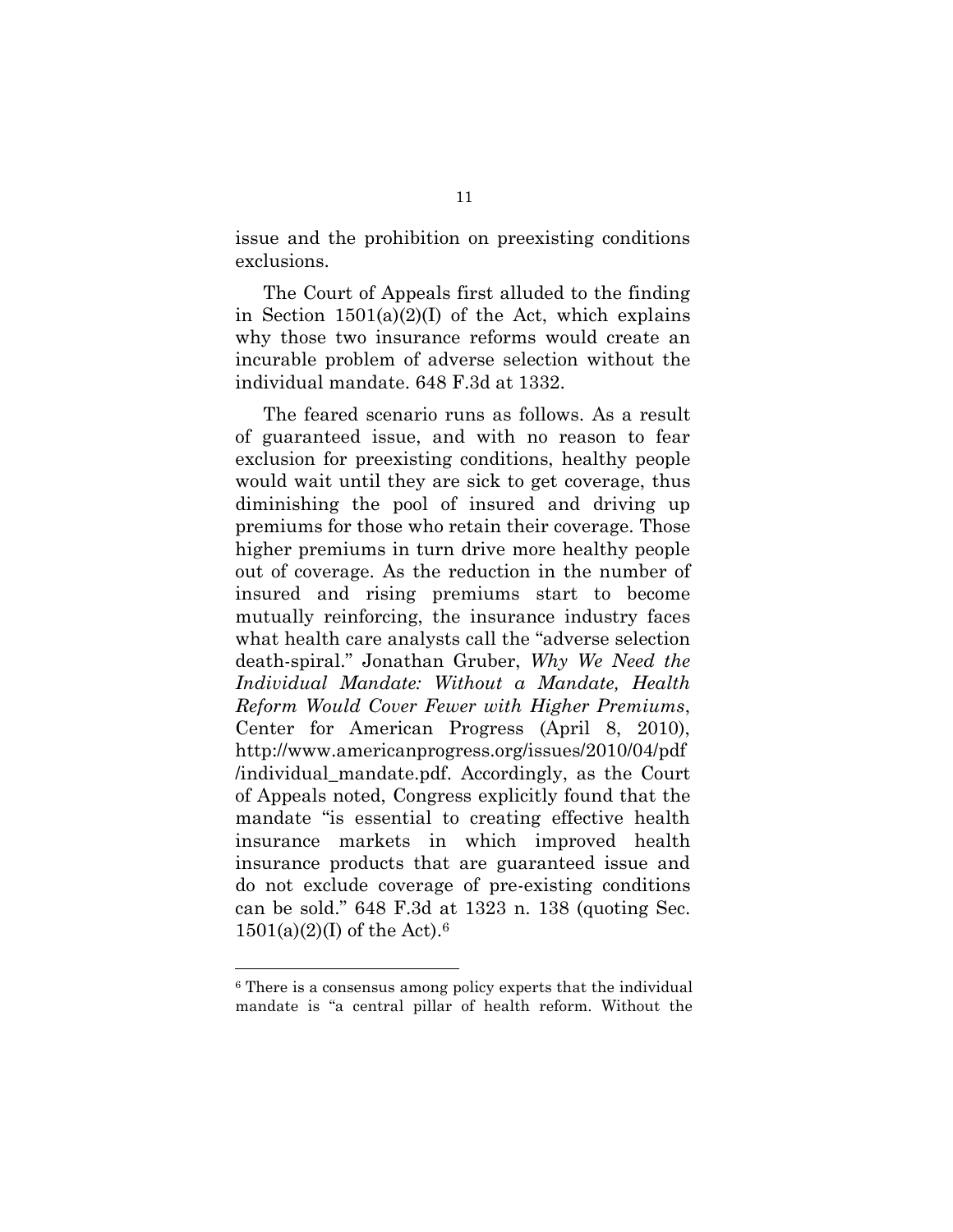After thus plainly laying out the vital dependency between the insurance reforms (including "improved health insurance products") and the individual mandate, the Court of Appeals then concluded: "Our severability concern is not over whether the two reforms can 'fully operate as a law.' They can. Rather, our severability concern is only whether 'it is evident' that Congress 'would not have enacted' the two insurance reforms without the individual mandate." 648 F.3d at 1324 (quoting *Alaska Airlines*, 480 U.S. at 684).

But, as the Court's prior decisions show, *see supra* Part I.A.1, the operative test is never whether the remainder may have *some* legal effect, standing alone, for that would be true in all cases. Nobody disputes that the Act's insurance reforms will have *some* legal effect without the mandate; that "indicate[s] little about the intent of Congress regarding severability." *Alaska Airlines*, 480 U.S. at 685. But it will be an effect Congress never intended, and Courts must not "frustrate[] the intent of the elected representatives of the people."

individual mandate, the entire structure of reform would fail." Jonathan Gruber, *supra* Part I.B*.* The consensus crosses the political spectrum. *See*, *e.g.*, Paul Krugman, *Do the Right Thing*, N.Y. Times, January 22, 2010, A31; Michael D. Tanner, *Bad Medicine: A Guide to the Real Costs and Consequences of the New Health Care Law*, Cato Institute (February 14, 2011), http://www.cato.org/pub\_display.php?pub\_id=11961;Ezra Klein, *The Importance of The Individual Mandate*, Wonkblog (Dec. 16, 2009 3:23 PM), http://voices.washingtonpost.com/ezraklein/2009/12/draft\_1.html; Janet Trautwein, *Why We Need A* 

*Strong Individual Mandate*, Wall Street Journal, (Nov. 10, 2009),http://online.wsj.com/article/SB100014240527487044024 04574525923255957640.html.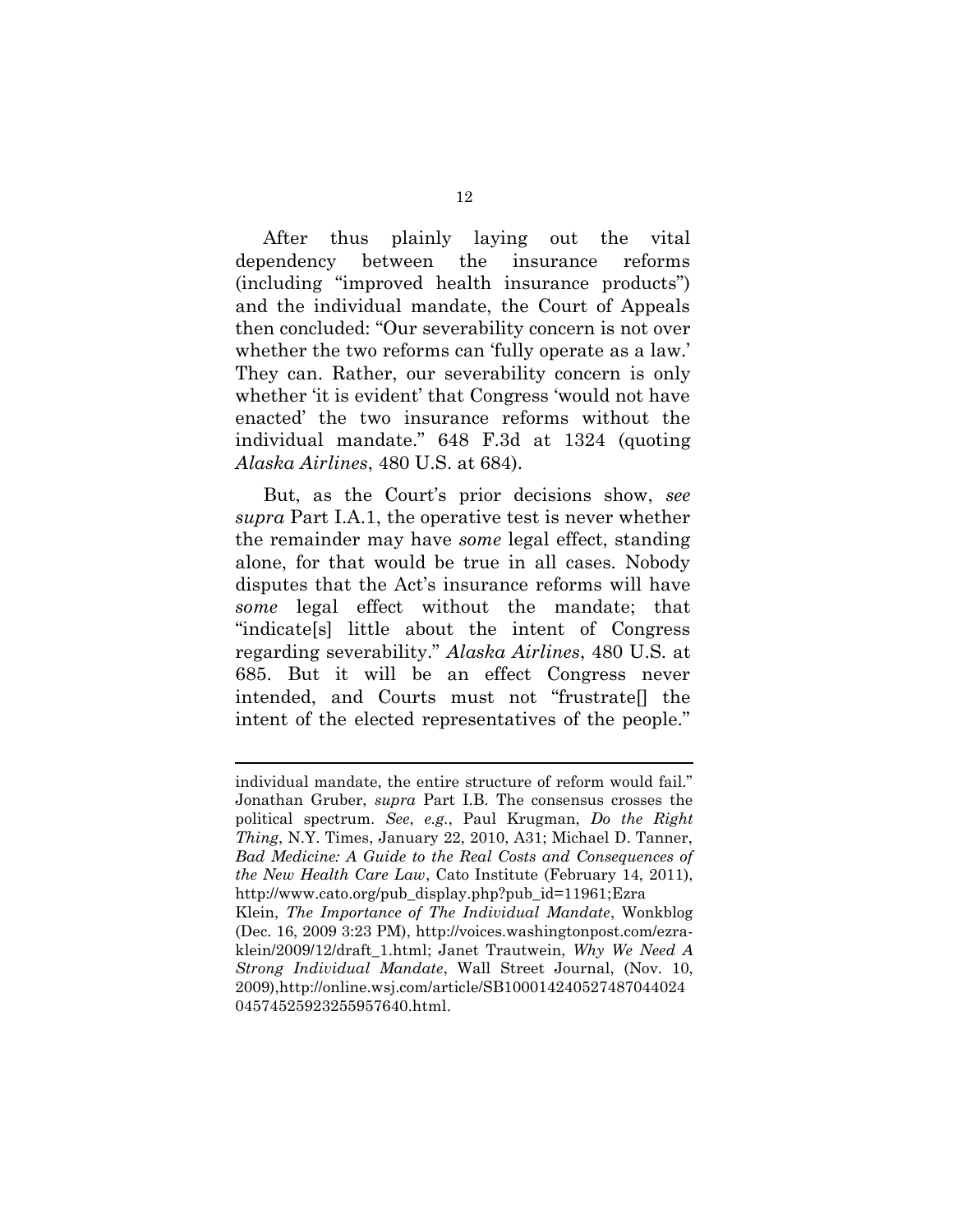*Regan*, 468 U.S. at 652. The courts cannot, by judicial fiat, create a new law that no Congress ever enacted and no president ever signed.

The Court of Appeals also erred in applying the second inquiry of the severability analysis—whether Congress would have adopted the related remainder without the individual mandate. It stated that "none of the insurance reforms, including even guaranteed issue and coverage of preexisting conditions, contain any cross-reference to the individual mandate or make their implementation dependent on the mandate's continued existence." *Florida v. HHS*, 648 F.3d at 1324. But the key findings for the individual mandate *do* contain critical crossreferences to the related health insurance reforms, and they explicitly state that the implementation of the provisions referred to *is* dependent on the mandate. Section  $1501(a)(2)(I)$  of the Act specifically refers to the health insurance reforms in Sections 2704 and 2705 of the Public Health Services Act, 42 U.S.C. §§ 300gg et seq., as well as to "improved health insurance products," a reference to the myriad of insurance reforms in Title I. That finding stresses that "if there were no requirement, many individuals would wait to purchase health insurance until they need care." Section  $1501(a)(2)(I)$ . Striking down the mandate while sustaining the provisions that Congress designed to be vitally dependent on it thus defeats the unified purpose of the law.

The Court of Appeals sought to defend that rash conclusion by noting that "a basic objective of the Act is to make health insurance accessible and thereby to reduce the number of uninsured persons." 648 F.3d at 1324-25. The court then concluded,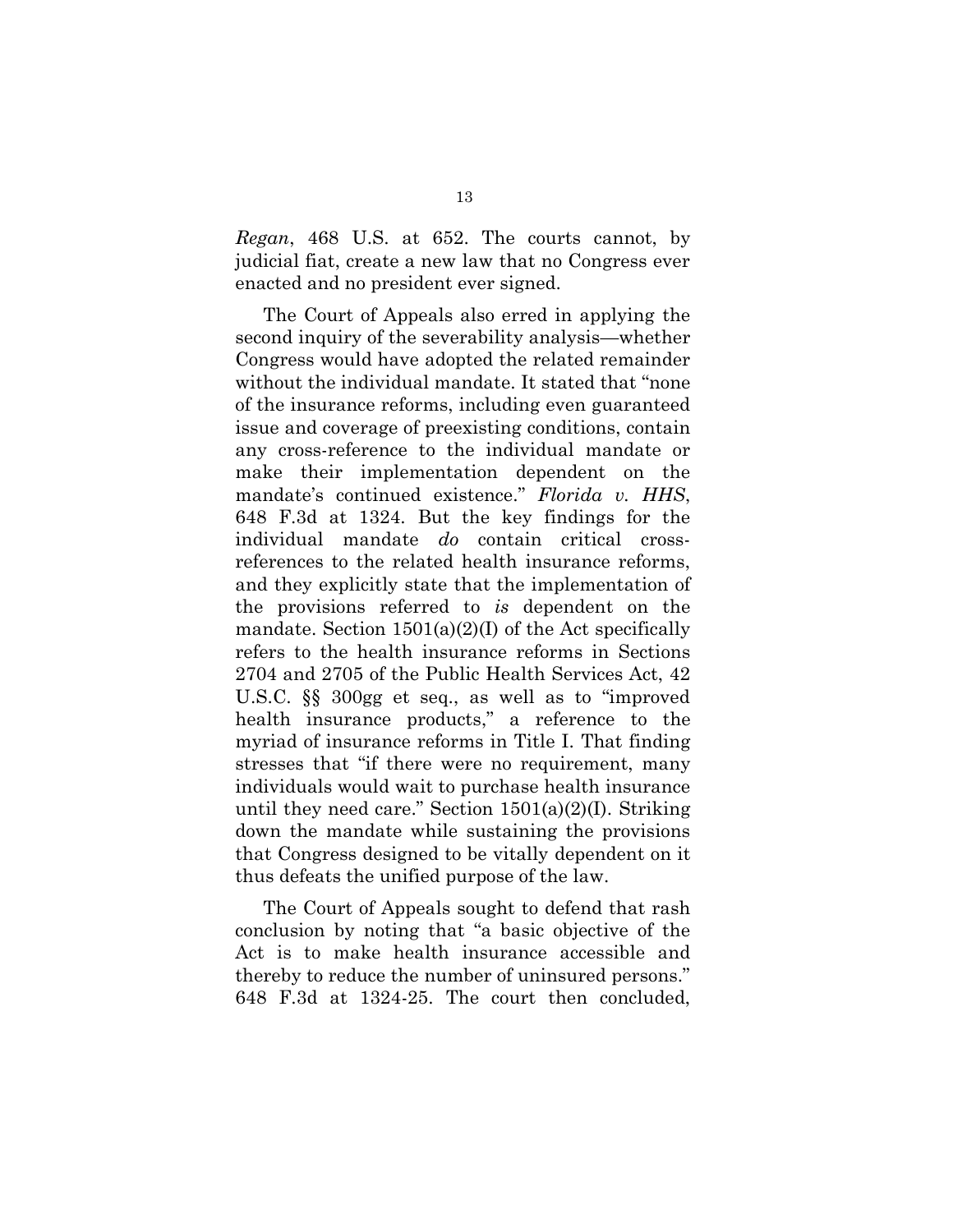"Undoubtedly, these [health insurance] reforms seek to achieve those objectives. All other things being equal, then, a version of the Act that contains these two reforms would hew more closely to Congress's likely intent than one that lacks them." Id. at 1325. This conclusion is manifest error. The question is not whether a court or some independent policy maker could view the preexisting conditions and guaranteed issue provisions as freestanding provisions unrelated to the mandate. The question is whether Congress so thought. On that the answer is unequivocal. As Congress was at pains to explain, Sec.  $1501(a)(2)(I)$  of the Act, the insurance reforms would not achieve their objective and would not operate as intended without the mandate.

The court compounded its initial error by citing numerous other provisions "that also serve to reduce the number of the uninsured," including the health insurance reforms themselves! 648 F.3d at 1325. In so doing it substituted its judgment about the interrelation of these provisions for Congress's assertion that they were part of a single plan. Unlike in *Alaska Airlines*, both the text and historical context of the Act make clear that the individual mandate was essential to the legislative bargain.

The lower court correctly points out that some parts of the Act bear little relation to the individual mandate, compared with the insurance reforms.<sup>7</sup> In this brief *Amici Curiae* take no position on the parts of the Act that fall outside Titles I and II. The focus

<sup>7</sup> *See, e.g.,* BGCIA, *supra* n. 3.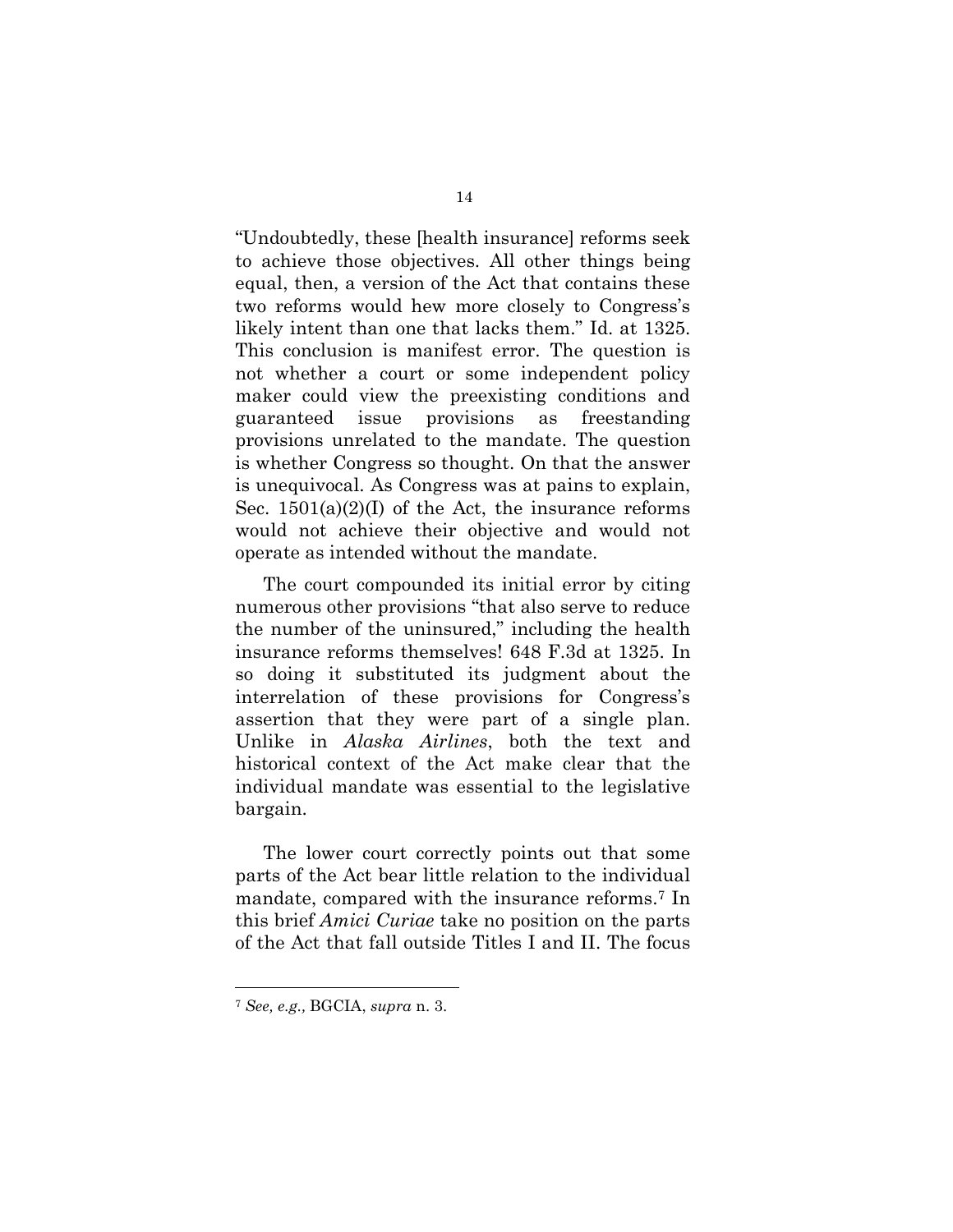of this brief rather is to illuminate for the Court just how deeply and inextricably interwoven Titles I and II are with the individual mandate. As a detailed examination of those provisions shows, Congress presupposed that they would stand or fall together, given that the individual mandate is necessary for the health insurance reforms to operate as intended, and that it is designed to work *in tandem* with Medicaid and premium support to make health care more accessible and affordable.

# **II. THE INDIVIDUAL MANDATE IS OPERATIVELY INSEPARABLE FROM TITLES I AND II OF THE ACT**

The core of the Act is in its first two titles, which provide for a sweeping program of health insurance reforms, state-based insurance exchanges, and expanded Medicaid and premium support benefits. Titles I and II are primarily responsible for projections that the law will dramatically decrease the number of uninsured. Subsequent titles of the Act are generally ancillary to the first two titles.

Virtually all the provisions in Titles I and II were designed to depend upon or dovetail with the individual mandate. Without the mandate they will have an operation and effect entirely different than what Congress intended—in many cases, the opposite of what Congress intended.

At the time the Act was signed into law, the Congressional Budget Office estimated that without the Act, by 2019 the United States would have 55 million uninsured persons out of a total nonelderly population of 282 million, and estimated that the Act would reduce the number of uninsured by 33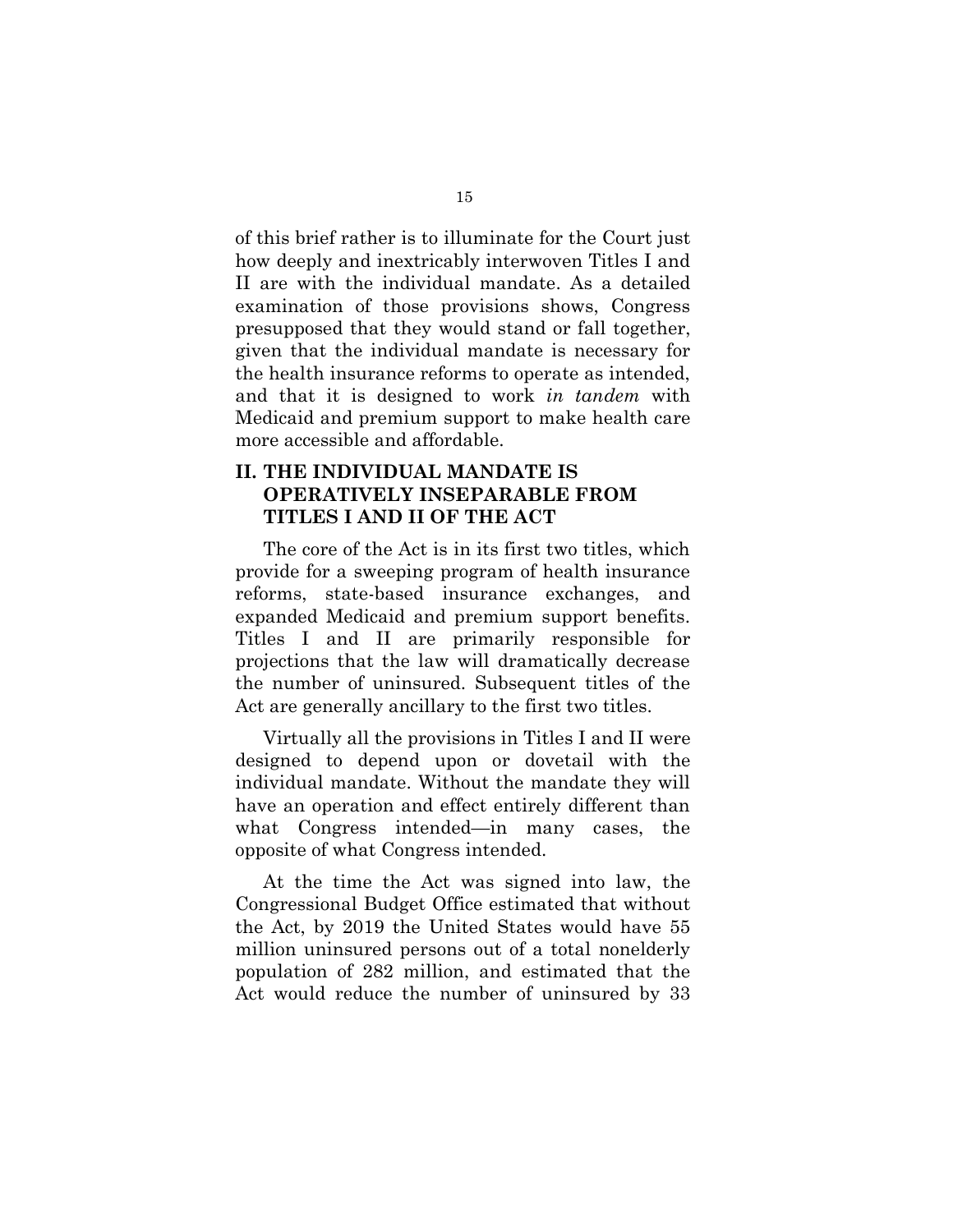million by 2019. CBO, *Estimate of the Effects of the Insurance Coverage Provisions Contained in the Patient Protection and Affordable Care Act (Public Law 111-148) and the Health Care and Education Reconciliation Act of 20101 (P.L. 111-152)* (March, 2011), http://www.cbo.gov/budget/factsheets/2011b/ HealthInsuranceProvisions.pdf. CBO subsequently estimated that, stripped of the mandate, the Act would reduce the number of uninsured by only about 16 million. CBO, *Effects of Eliminating the Individual Mandate to Obtain Health Insurance*, (June 16, 2010), http://www.cbo.gov/ftpdocs/113xx/d oc11379/Eliminate\_Individual\_Mandate\_06\_16.pdf.

In other words, CBO estimated that, with the mandate, the Act would reduce the number of uninsured by about two-thirds, but without it, by only about one-third. Hence, at the time the Act passed, Congress could have expected that stripping the mandate would reduce the overall impact of the Act on the uninsured population by half. Some economists estimate that without the mandate, reductions in the number of uninsured will be far lower. *See*, *e.g.*, Gruber, *supra* Part I.B.

Stripped of the mandate, the Act would also cause a dramatic rise in premiums. According to one estimate, individual insurance premiums could rise 40 percent higher without the mandate. *Id.* And, as explained *infra* Part II.A, premiums would rise for group plans as well.

## **A. Provisions with an Operative Dependency on the Individual Mandate**

Title I of the Act consists mainly of health insurance reforms that, without the mandate, will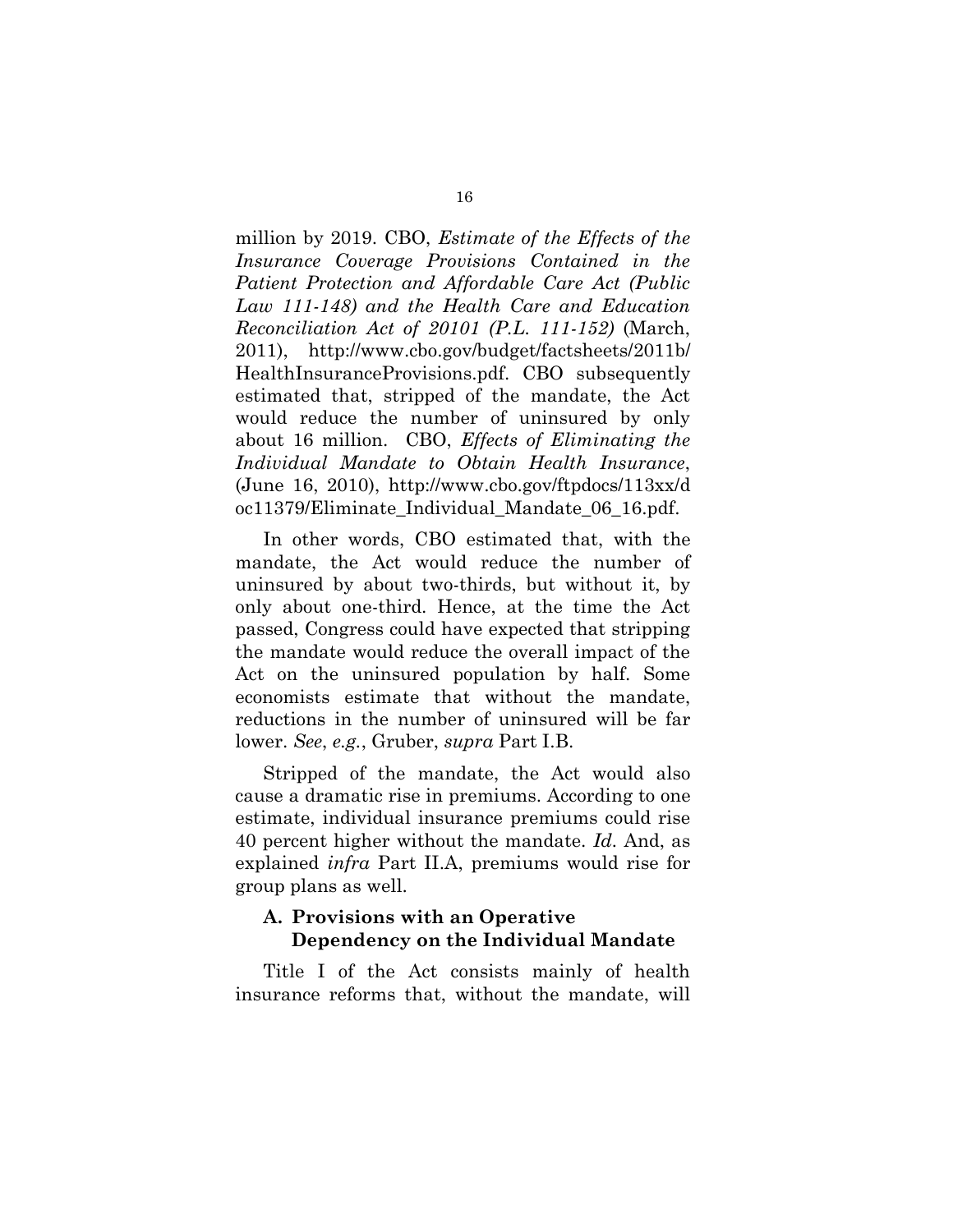create, or exacerbate, an adverse-selection spiral, and increase fiscal pressure on the government as a result of premium-support subsidies. Virtually all of these provisions take effect in 2014, coincident with the individual mandate.

#### **1. "Guaranteed Issue"**

Prior to the Act, *group* health insurance plans (about 90 percent of the insurance market) were subject to a guaranteed-issue requirement<sup>8</sup> under the Health Insurance Portability and Accountability Act of 1996, P.L. 104-191, 110 Stat. 1936 ("HIPAA"). In order to forestall the expected adverse selection spiral, HIPAA allowed exclusions for pre-existing conditions, up to 12 months generally. Because allowing insurance companies to exclude unhealthy people from the rolls helps to avert an adverse selection spiral, this scheme allowed HIPAA to avoid having to impose an individual mandate.

The Act supplants the HIPAA scheme. Effective 2014, Sections 1201(4) and 1202(2)(A) of the Act provide for guaranteed issue *and* a prohibition on pre-existing conditions exclusions in all cases, respectively. Because the ban applies to group insurance plans under HIPAA in addition to the individual market, it creates an incentive for many of those who are *already covered* under employerprovided group insurance to drop insurance and wait until they get sick to buy health insurance. Consequently, under the Act adverse selection pressure affects the whole nonelderly population, including those who are already insured under

<sup>8</sup> HIPAA imposed no such limitation on individual plans (approximately the remaining 10 percent).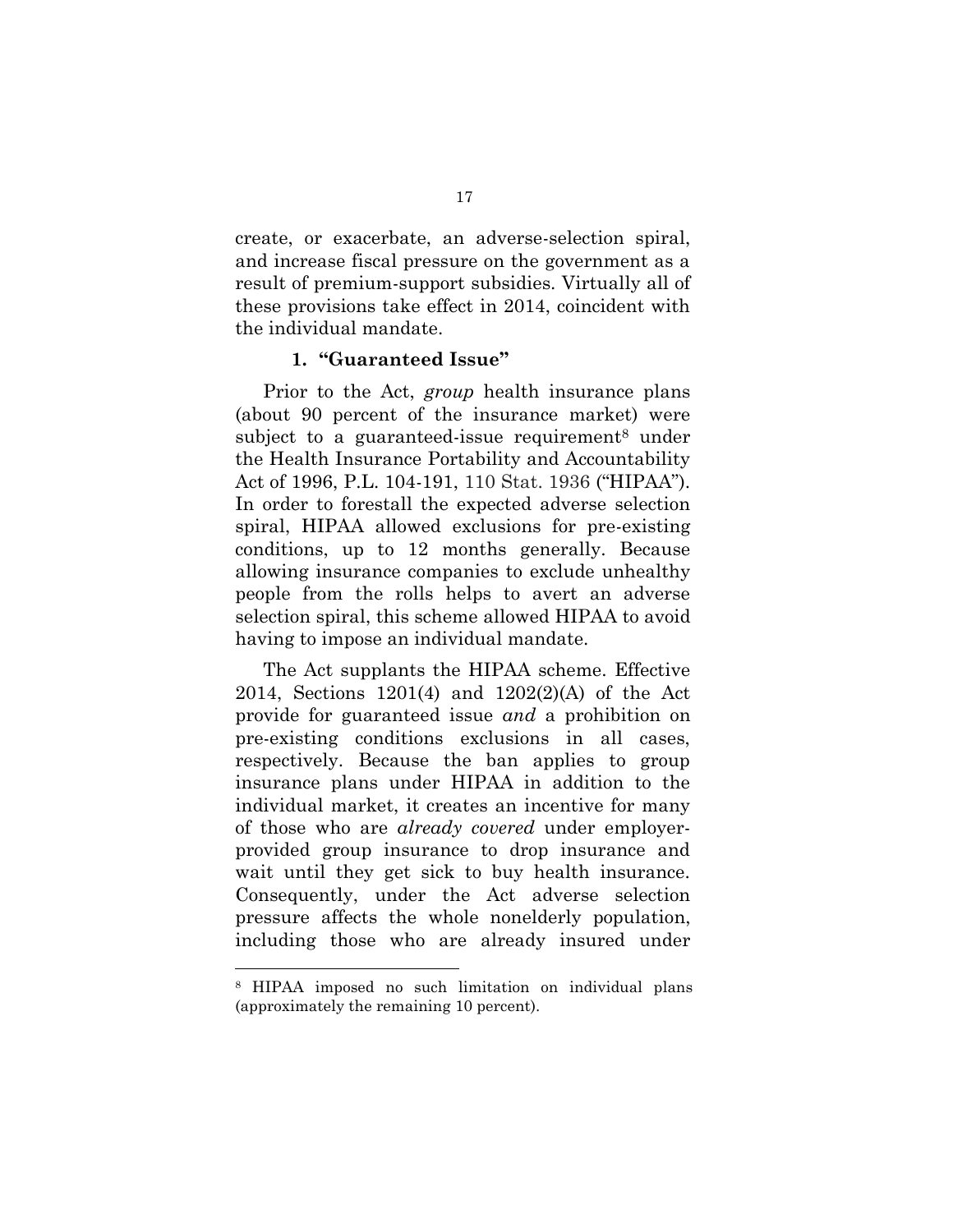employer-provided group insurance; hence the need for a broad insurance mandate.

CBO estimates that as a result of eliminating the health care mandate, 16 million more people will be uninsured than under the Act in its original form:

That increase in the number of people who are uninsured relative to current law would be the net result of about 4-5 million fewer individuals with employer-sponsored coverage, about 5 million fewer people with coverage obtained in the individual market (including individual policies purchased in the exchange or directly from insurers in the non-group market), and about 6-7 million fewer individuals with Medicaid or CHIP coverage.

## CBO, *Effects of Eliminating the Individual Mandate to Obtain Health Insurance*, *supra* Part II.

One immediate effect of so many millions of healthy people dropping coverage will be to raise the per-unit costs of insuring those who remain in the pool. The price rise could be as high as 40 percent or higher. Gruber, *supra* Part II.B. Nobody can say with certainty, however, because rising premiums will accelerate the shrinking population of healthy people and vice versa, until the adverse selection spiral rests at some new equilibrium. After many of the state reform efforts, that equilibrium was reached only when virtually all insurers had left the individual market. *See*, *infra* Part III.B.

There is nothing in the record that suggests the individual mandate could have done the yeoman work that is intended for it. Indeed, the experience of state reform efforts suggests that neither the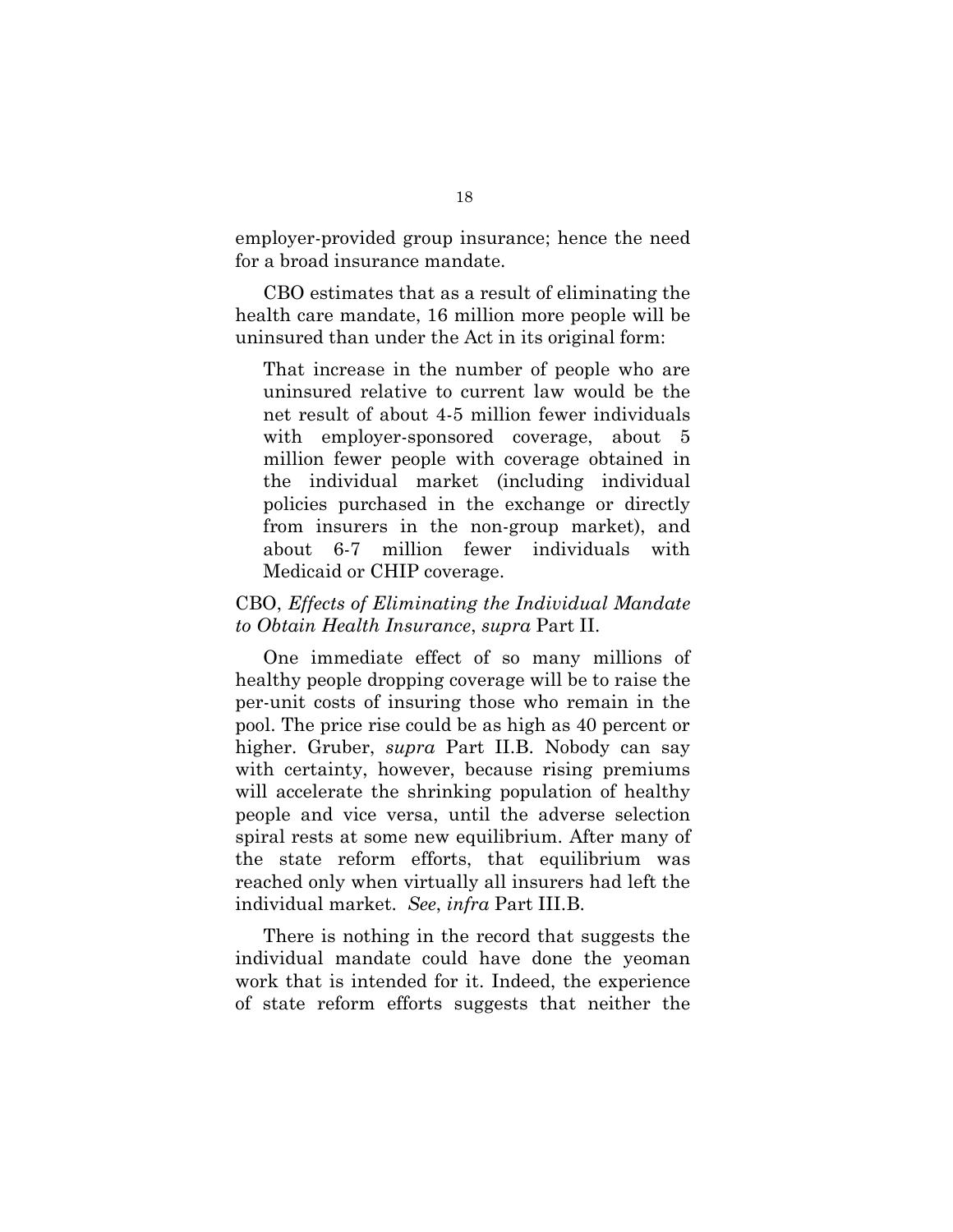preexisting conditions exclusions prohibited by the Act nor even the individual mandate is entirely effective in preventing an adverse selection spiral as a result of guaranteed issue and similar insurance reforms. *See infra* Part III.B. The adverse selection could still take place with the mandate on the books. But this Court's task in a severability context is limited to the interrelation of the provisions in question, not the separate question of whether the Act can make good on its extravagant promises. To Congress, the health insurance reforms and the individual mandate were irretrievably interwoven. They are inseparable.

#### **2. "Community Rating" compression**

Effective in 2014, Section 1201(4) of the Act limits insurers to an age-based variation in premiums of no more than three to one. Because the eldest non-Medicare- eligible adults consume about five times more health care than youngest adults, the effect of this provision is to compress age-related premium variations, lowering premiums for the elderly and raising premiums for the young. Edmund Haislmaier, *Obamacare and Insurance Rating Rules: Increasing Costs and Destabilizing Markets*, Heritage Foundation (Jan 20, 2011)*,* http://thf\_media.s3.amazonaws.com/2011/pdf/wm31 11.pdf.

According to Haislmaier, *id.,* a three-to-one compression in age-related premiums variations would increase premiums for those aged 18 to 24 by 45 percent and those aged 15 to 29 by 35 percent, while reducing premiums for those aged 55-59 by 12 percent and those aged 60 to 64 by 13 percent.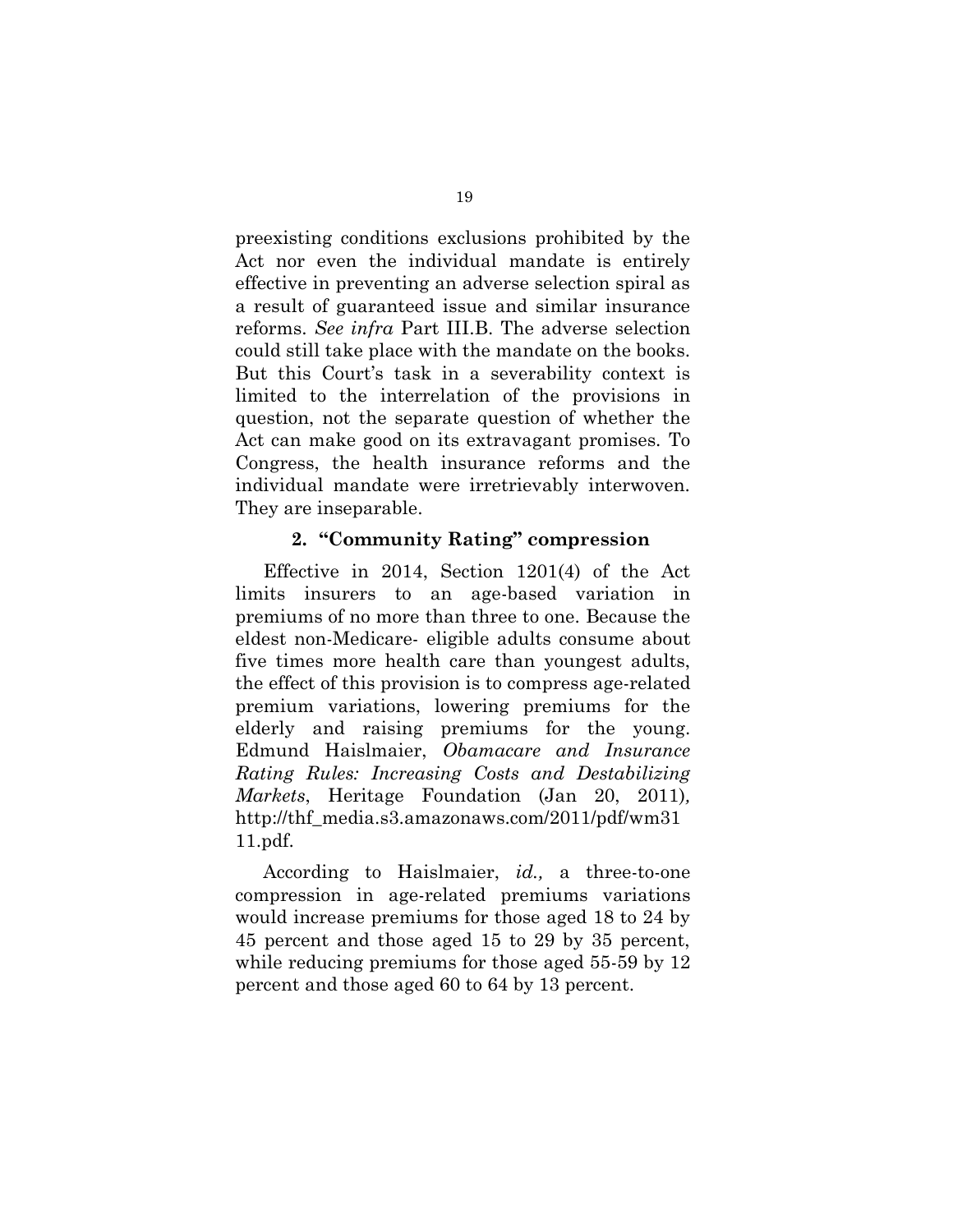Because the adverse selection spiral results from healthy (and typically, younger) people waiting until they get sick to get health insurance, the Act's age rating compression provisions, which artificially raise insurance premiums for that very population, will dramatically add to adverse selection pressures.

#### **3. Provisions that increase the cost of insurance**

Most of the Act's insurance product reforms tend to increase the cost of insurance. Because upward pressure on prices is one of the basic drivers of the adverse selection spiral, anything that increases such upward pressure will aggravate the adverse selection spiral. Absent the individual mandate, this will affect particularly those who are not eligible for premium support; and with respect to those who are, the government will feel the fiscal brunt of increased premium support. Still other reforms will increase the number of uninsured outright.

#### **a. Prohibition on annual limits**

Effective 2014, Section 1001(5) of the Act prohibits insurers from imposing "annual limits on the dollar value of benefits for any participant or beneficiary." This provision will eliminate many of the limited-benefit and health-reimbursement arrangements currently offered by employers with disproportionately low-wage workforces. The Act is designed to accommodate low-wage workers through Medicaid and premium-support provisions. Without the mandate, however, Congress believed that many of these currently insured would become uninsured. Because these individuals tend to be working-age and healthier, the relative proportion of healthy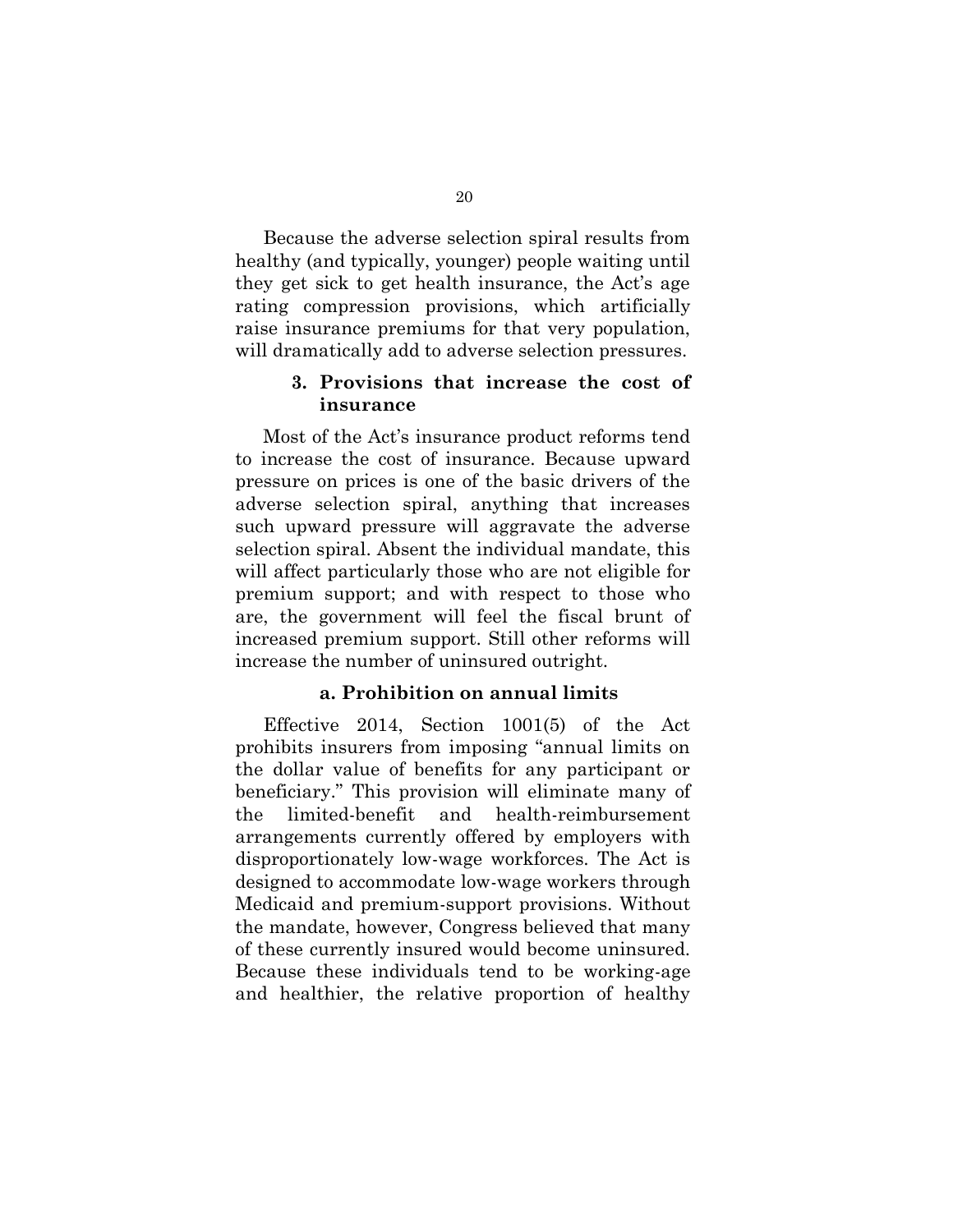people in the insured risk pool would diminish, artificially aggravating adverse selection pressures.

## **b. Comprehensive coverage requirement**

Section 1302(a) of the Act requires the Secretary of HHS to establish minimum "Essential Health Benefit" standards, to include specified elements typically associated with comprehensive coverage. Given the statutory minimum requirements, those plans are likely to increase average premiums in both the group and individual markets.

#### **c. Limitation on cost-sharing**

Section 1302(c) of the Act imposes cost-sharing restrictions on group health plans. Individuals currently enrolled in plans with cost-sharing provisions beyond those maxima will see their costsharing reduced and premiums correspondingly increased. Reduced cost-sharing will also encourage greater use of health services, which will further drive up premiums.

#### **d. Preventive care coverage requirement**

In addition to the coverage required by the "Essential Health Benefit" provisions, the Act requires group and individual plans to provide preventive services without enrollee cost sharing. *See*, *Interim Final Rules for Group Health Plans and Health Insurance Issuers Relating to Coverage of Preventive Services under the Patient Protection and Affordable Care Act*. 75 Fed. Reg. 41726 (July 19, 2010). The effect will be to increase premiums through the shifting of cost-sharing to the insurers,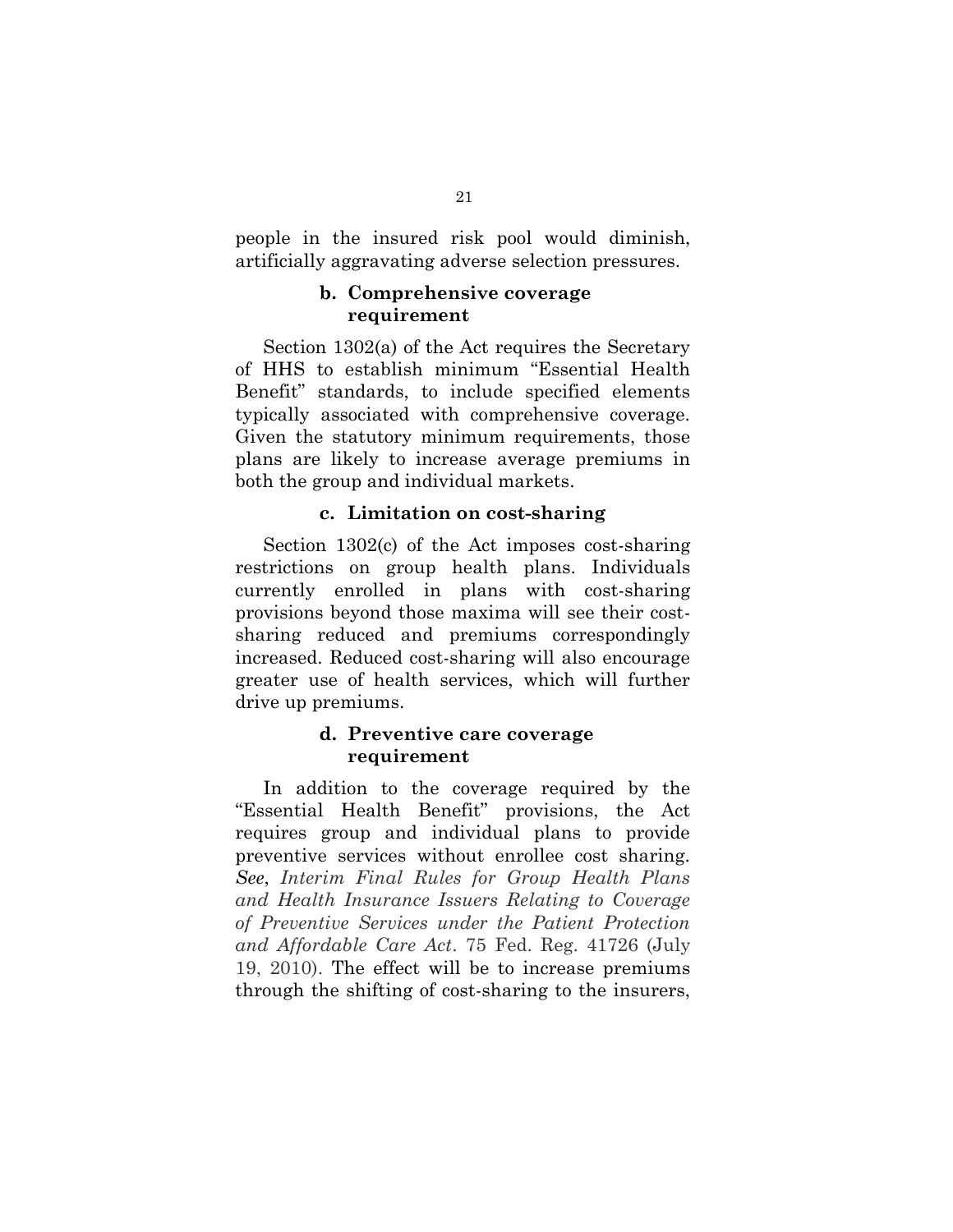*and* to encourage increased overuse of preventive care services, which will also increase premiums.

## **B. Provisions Designed to Dovetail with the Individual Mandate**

The Act's combination of individual mandate, Medicaid benefits, and sliding scale insurance premium support creates four general income brackets. The lowest is eligible for Medicaid and exempt from the mandate; the next highest is both eligible for Medicaid and subject to the mandate; the next is eligible for a sliding scale subsidy and subject to the mandate; and the highest is eligible for no benefit and is subject to the mandate.

The individual mandate thus operates in tandem with the Act's Medicaid expansion and sliding-scale premium support to increase access and affordability across income categories. Eliminating the mandate will dramatically skew this coverage, resulting in the concentration of large numbers of uninsured in particular income categories. Without the mandate, the Act's Medicaid and premium support provisions will fail to accomplish Congress's purpose of comprehensively expanding access and affordability of health care for all Americans.

#### **1. Insurance exchanges**

The Act provides for state-based exchanges where individuals will be able to purchase individual health insurance. The Act's premium support provisions in turn subsidize the purchase of insurance within the exchanges.

According to CBO estimates, most of the increase in the uninsured population that will result from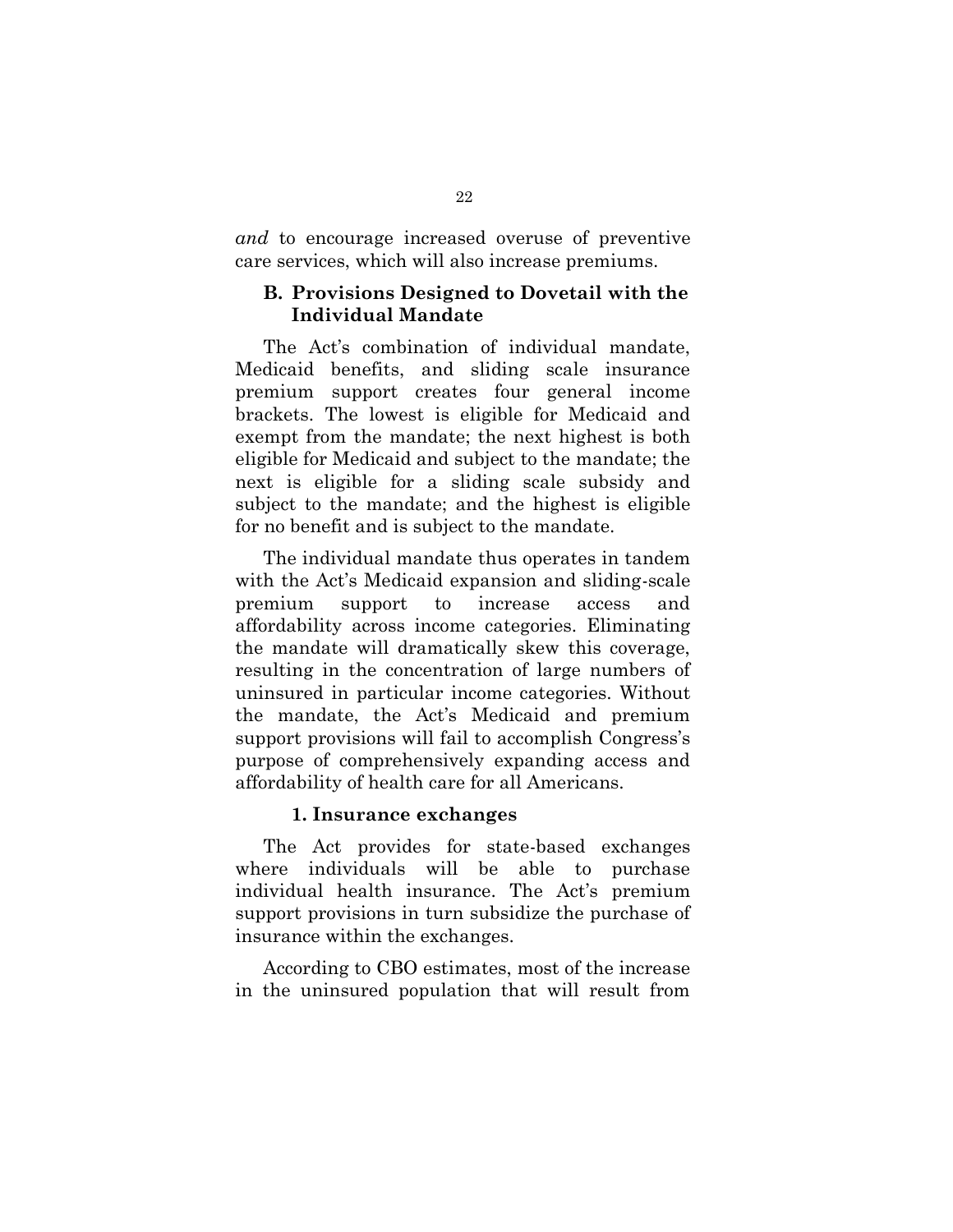elimination of the mandate will come among those who are eligible for subsidies (from 133 percent FPL to 400 percent FPL) and among those who are ineligible for the subsidies (above 400 percent FPL). *Explaining Health Care Reform: Questions about Health Insurance Subsidies,* Kaiser Family Foundation (April, 2010), http://www.kff.org/healthr eform/upload/7962-02.pdf. The individual market for both populations will be organized under the exchanges. As the experience of state reform efforts shows, *see infra* III.B, guaranteed issue, community rating, and similar reforms pose grave risks to the individual market even with a robust individual mandate, and Congress knew from the states' experience that the risks could be catastrophic without the mandate.

In most of the states where health insurance reforms similar to those in the Act were attempted without an individual mandate, the individual health insurance industry virtually disappeared in just a few years as a result of adverse selection. *See infra* Part III.B. The Act's complex provisions related to state exchanges would certainly be pointless with the individual insurance industry in danger of collapse.

Moreover, if the individual mandate is struck down along with its most intimately related provisions, e.g., the ban on preexisting conditions exclusions, underwriting criteria based on health status would come back into the insurance application process, making the "pricing" mechanism of the exchange highly notional, and thereby defeating the purpose of the exchange from the consumer's point of view. Bradley Herring, *An*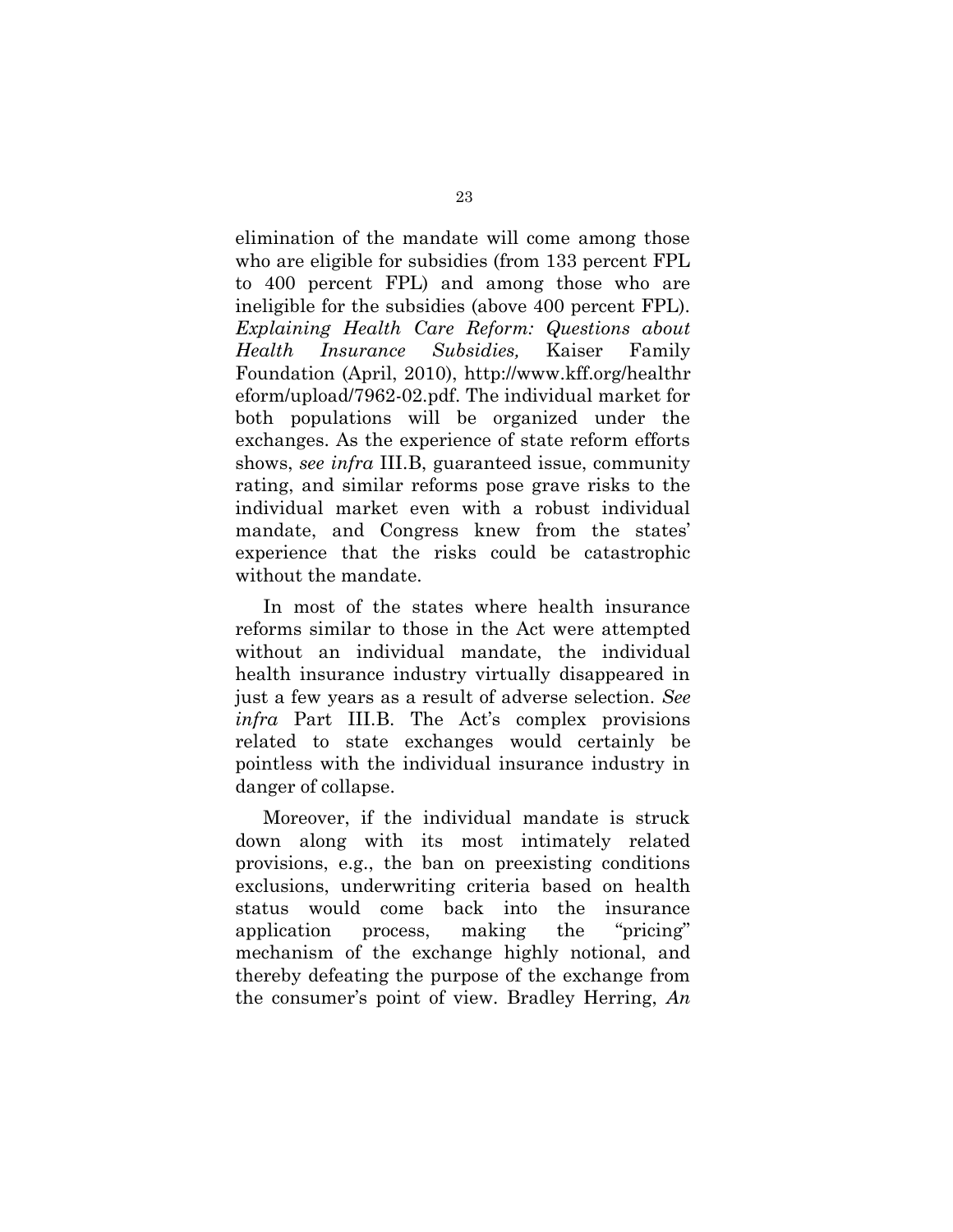*Economic Perspective on the Individual Mandate's Severability from the ACA*, The New England Journal of Medicine (March 10, 2011) http://www.ne jm.org/doi/full/10.1056/NEJMpv1101519. A proper understanding of how the exchanges work in relation to other aspects of Titles I and II of the Act reveals that the legislative bargain which produced PPACA's central regulatory scheme was highly interwoven.

#### **2. Medicaid expansion and premium subsidies**

The Medicaid expansion and premium support provisions of the Act are designed to work in tandem with the individual mandate to spread health insurance coverage across income categories. According to CBO, the number of uninsured will drop by only one-third without the individual mandate, as opposed to the projected two-thirds with the individual mandate. The increase in the number of uninsured without the mandate would include 5 million fewer people with coverage obtained in the individual market, and 6-7 million fewer people eligible for Medicaid or CHIP. CBO, *Effects of Eliminating the Individual Mandate to Obtain Health Insurance*, *supra* Part II.

Adverse selection could dramatically increase the numbers of uninsured beyond CBO estimates, however, particularly for those in the individual market who are not eligible for subsidies (above 400 percent FPL). In many of the states that adopted guaranteed issue and community rating provisions, the market for such individuals was virtually wiped out in just a few years after adoption of the reforms.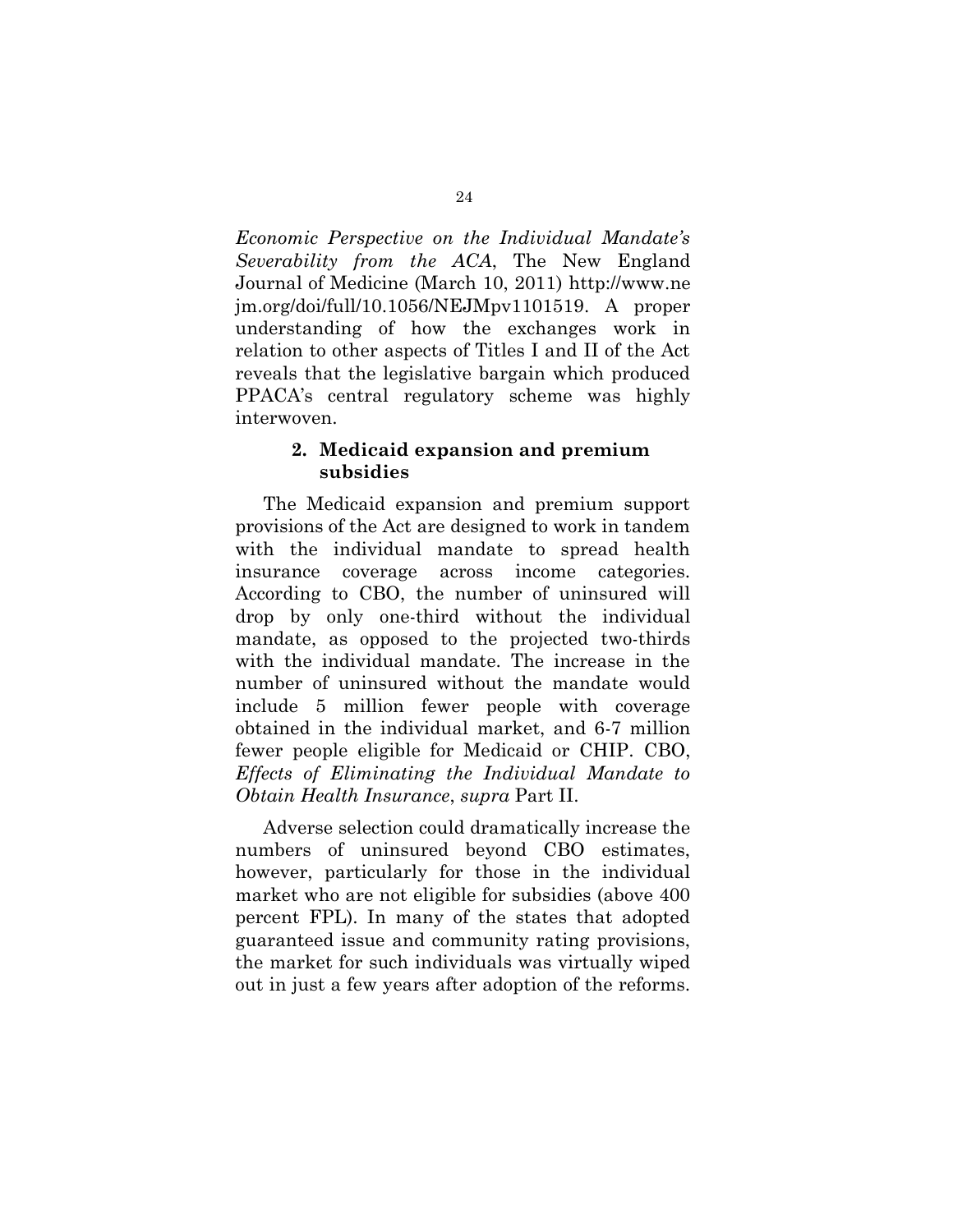*See, infra* III.B. But as CBO projections make clear, even among those eligible for subsidies and Medicaid or CHIP, millions will decline to enroll in coverage absent the mandate. The result—an uncertain fiscal impact, millions more without health insurance, and rising premiums—will upend the careful balance that Congress sought to achieve through its combination of Medicaid expansion, premium support, and individual mandate.

## **3. Reduced funding for safety-net hospitals**

Federal law ensures emergency room care for low-income individuals. This requirement affects hospitals in low-income areas disproportionately. Federal law has long provided for supplemental payments to these "disproportionate share hospitals" (DSHs) under the Medicaid and Medicare programs. Because the Act was expected to reduce the number of uninsured by two-thirds, it accordingly reduces the funds available for DSH payments. Without the individual mandate, the reduction in the number of uninsured will be far lower (a third, or even less), CBO, *Effects of Eliminating the Individual Mandate to Obtain Health Insurance, supra* Part II, thus putting DSHs in financial jeopardy.

In sum it is evident from this close examination of the Act, which barely passed Congress, that it would have not been able to make it through without inclusion of the individual mandate. So long as the test for severability requires this Court strike down provisions that Congress has linked to the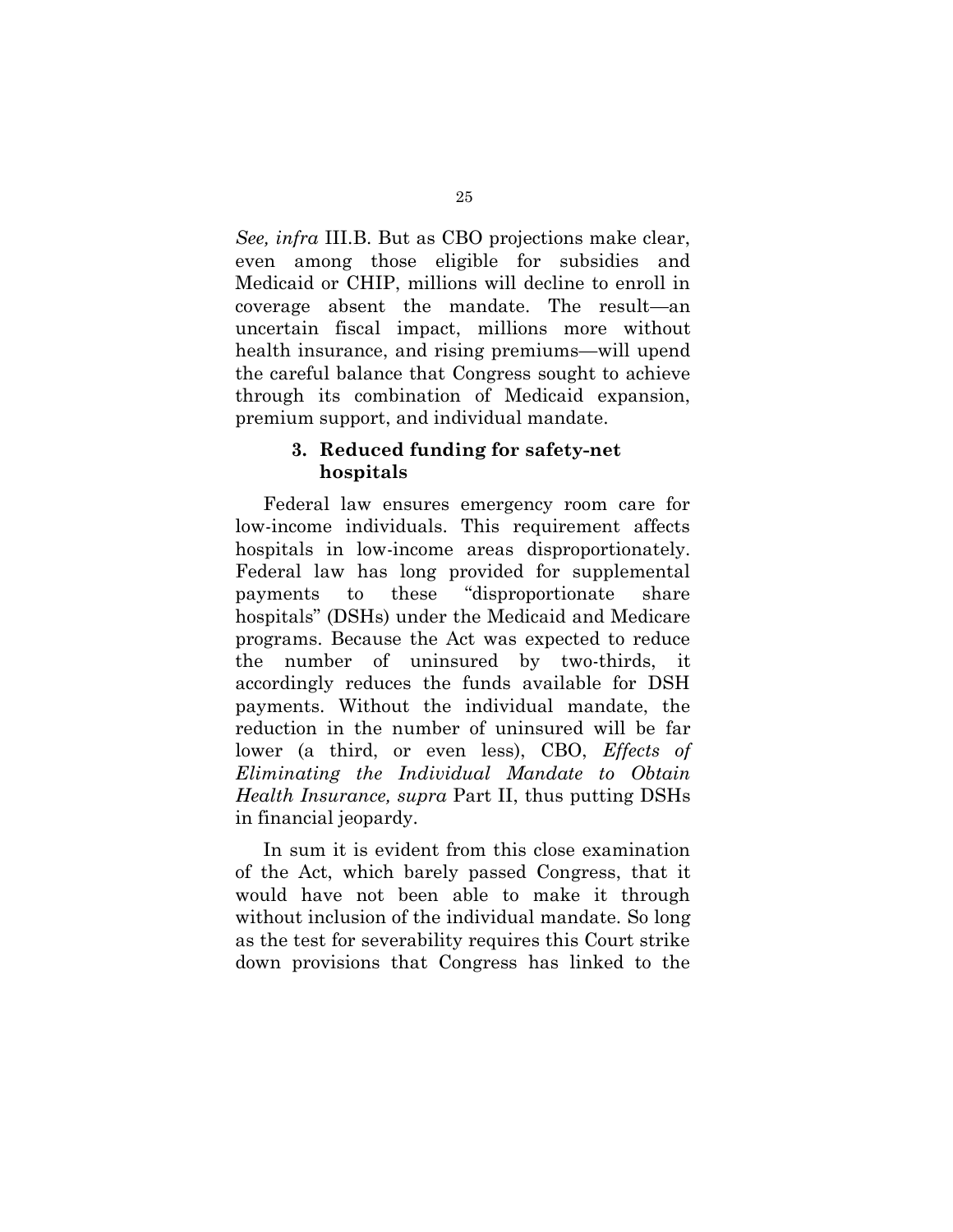passage of the independent mandate, Title I and Title II should be struck down.

**III. THE TEXT AND HISTORICAL CONTEXT OF THE ACT MAKE IT EVIDENT THAT CONGRESS WOULD NOT HAVE PASSED THE ACT WITHOUT THE INDIVIDUAL MANDATE** 

## **A. The Act's Text Shows that Congress Would Not Have Passed the Legislation without the Individual Mandate**

Title I contains all of the key health insurance reforms: guaranteed issue, prohibition of preexisting conditions exclusions, enhanced benefits, statebased exchanges, premium subsidies, and the individual and employer mandates. Considered as a comprehensive legislative bargain, it is obvious that individual and employer mandates had no other purpose than to spread the costs of the preceding benefits among a large risk pool, and thereby avoid the consequence the benefits were sure to have on their own, namely that of an adverse selection spiral. The mandates are designed to implement the insurance reforms, and are as textually essential to each other as the regulations and related tax penalty in *Hill*, 259 U.S. at 44 (1922).

**B. The Historical Context of State-Based Health Reform Efforts Shows that Guaranteed Issue and Community Rating Reforms Would Lead to Adverse Selection without An Individual Mandate**

Before Congress took up health care reform in 2009, a handful of states had experimented with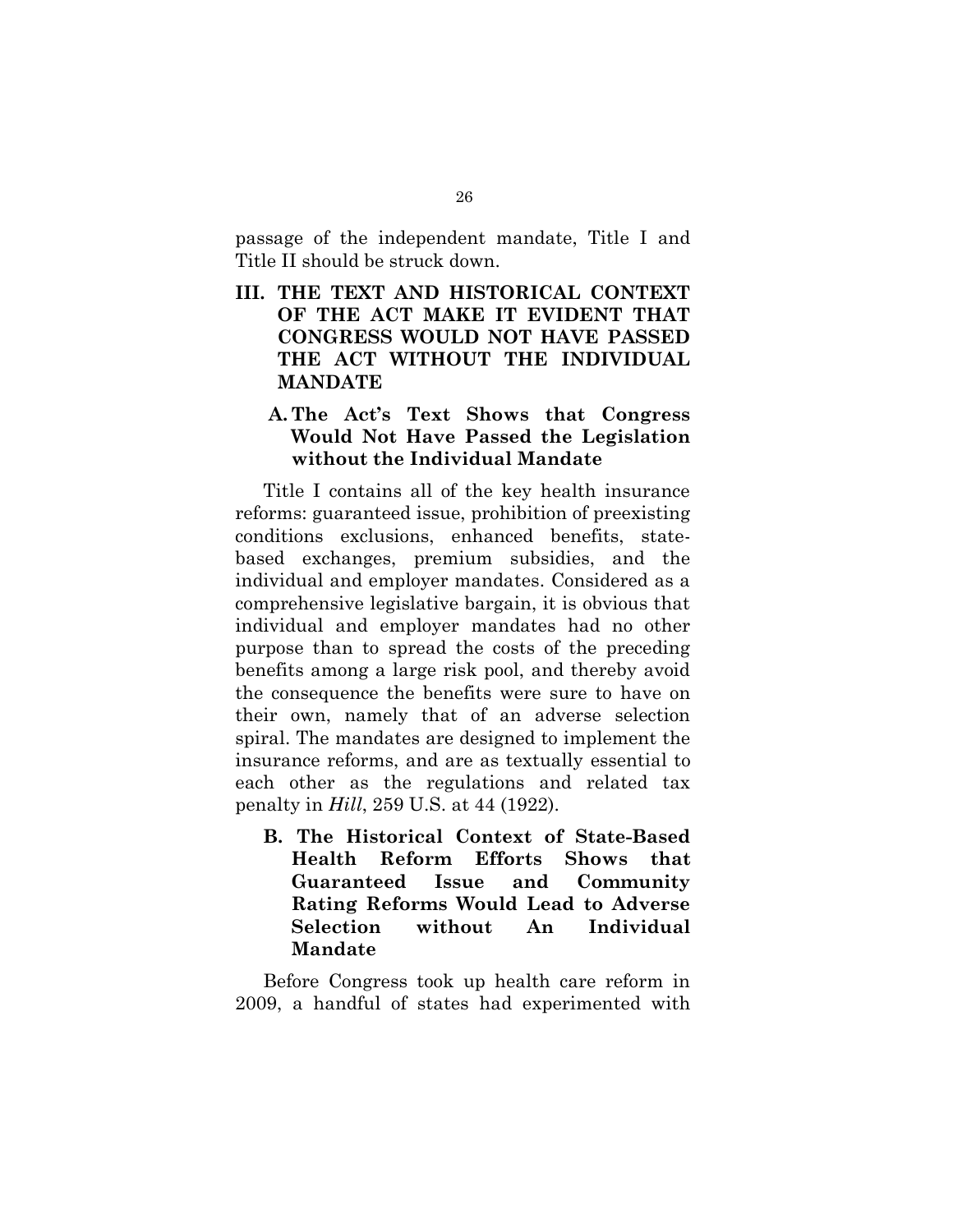major health insurance reforms including guaranteed issue and some form of community rating compression, focused on the individual insurance market.<sup>9</sup> These reform efforts generally had disastrous effects: States experienced adverse selection spirals, with increased numbers of uninsured, large premium increases, and insurers exiting the individual market. *See*, Conrad F. Meier, *Destroying Insurance Markets: How Guaranteed Issue and Community Rating Destroyed the Individual Health Insurance Market in Eight States*, The Council for Affordable Health Insurance and The Heartland Institute (2005), http://www.cahi.org/ cahi\_contents/resources/pdf/destroyinginsmrkts05.p df. This "historical context" explains why Congress would never have passed the Act without the individual mandate.

In each of these cases, state law generally permitted exclusions for preexisting conditions in the individual market. As the experience of HIPAA showed in the group market, allowing such exclusions could significantly attenuate the adverse selection problem. These state level experiments offer a particularly telling aspect of the historical context for the Act, which prohibits such exclusions altogether, thereby increasing the pressure for adverse selection, and leaving little alternative to an individual mandate beyond wholesale subsidies of health insurance.

<sup>9</sup> Before the Act, the employer-provided group insurance market was largely regulated by federal law—HIPAA and ERISA. That left only the individual insurance market open to state regulation.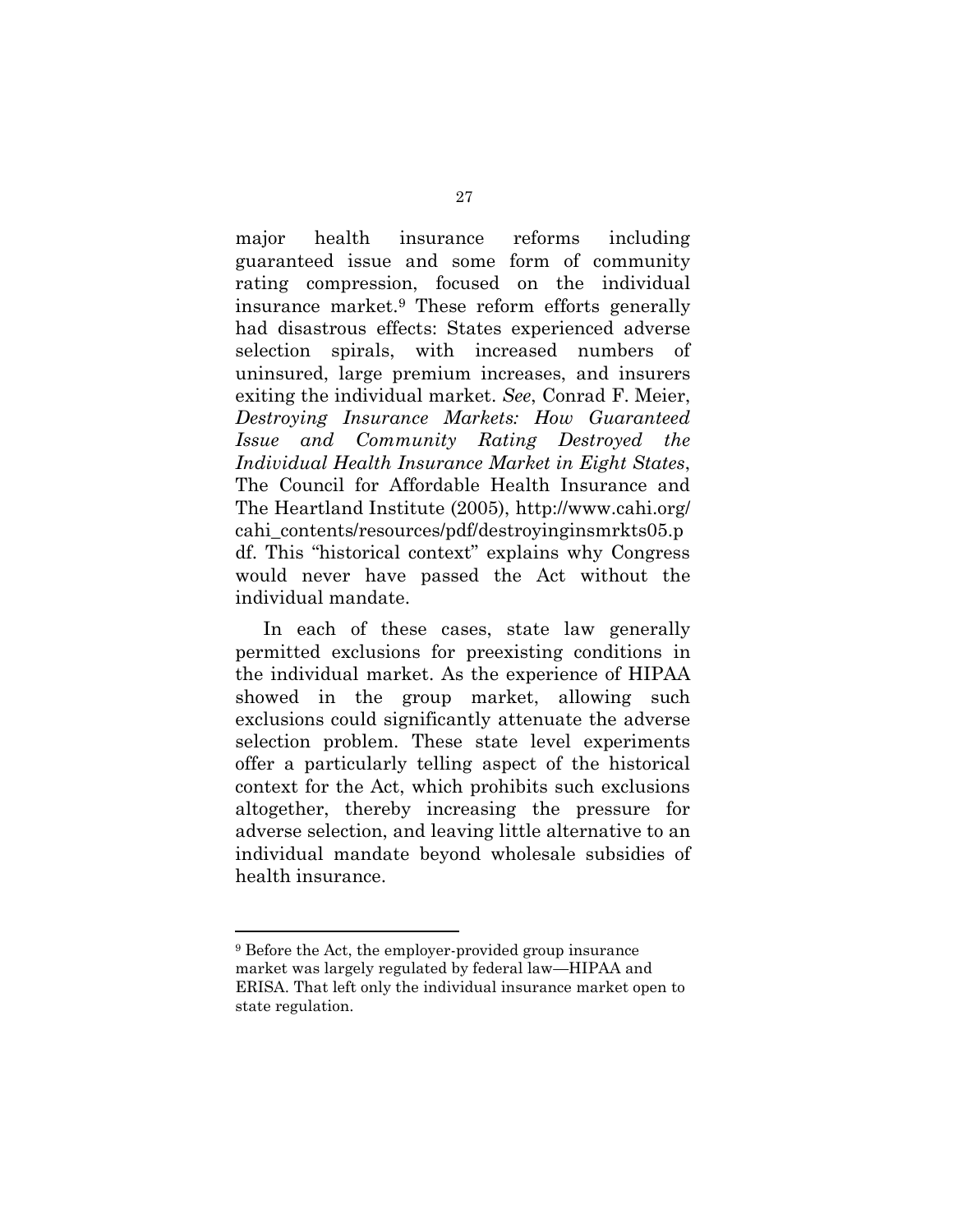New Hampshire and Kentucky both adopted guaranteed issue and community ratings reforms in 1994. N.H. Rev. Stat. Ann. §420-G, P.L. 1994 c. 294; Ky. Rev. Stat. Ann. §304.17A, P.L. 1994 c. 512. In both states, adverse selection set in in the individual market almost immediately. *See* Leigh Wachenheim & Hans Leida, *The Impact of Guaranteed Issue and Community Rating Reforms on Individual Insurance Markets*, pp. 5-6, 20 Milliman (July 10, 2007), http://alankatz.files.wordpress.com/2007/09/ milliman-study-on-gi-20070912.pdf. In New Hampshire both reforms were repealed in 2002, replaced by a high-risk pool for the commercially uninsurable. *Id.* at 20. In Kentucky, more than 40 insurers left the individual market within just two years, leaving just two insurers (one of them staterun) offering individual insurance; the state repealed the guaranteed issue and community ratings reforms in 1998 and declared a moratorium on mandated benefits in 2004. *Id.* at 5-6.

Similarly, individual insurance market guaranteed issue and community rating reforms were adopted in Vermont (1992), Washington (1993), and New Jersey (1992), with the same result: an adverse selection spiral, increased numbers of uninsured, skyrocketing premiums, and the virtual disappearance of the individual market. Title 8 V.S.A. §4080b (1992), 1991 Adj. Sess. No. 160 (Vermont); RCW 48.43, L. 1993 c. 492 (Washington); NJ ST §17B:27A, P.L. 1992 c. 161 (New Jersey); *see generally*, Wachenheim & Leida, *supra*, pp. 25-27, 36-43. In 1999, Washington significantly weakened its guaranteed issue provision by allowing insurers to exclude the sickest 8 percent of the population,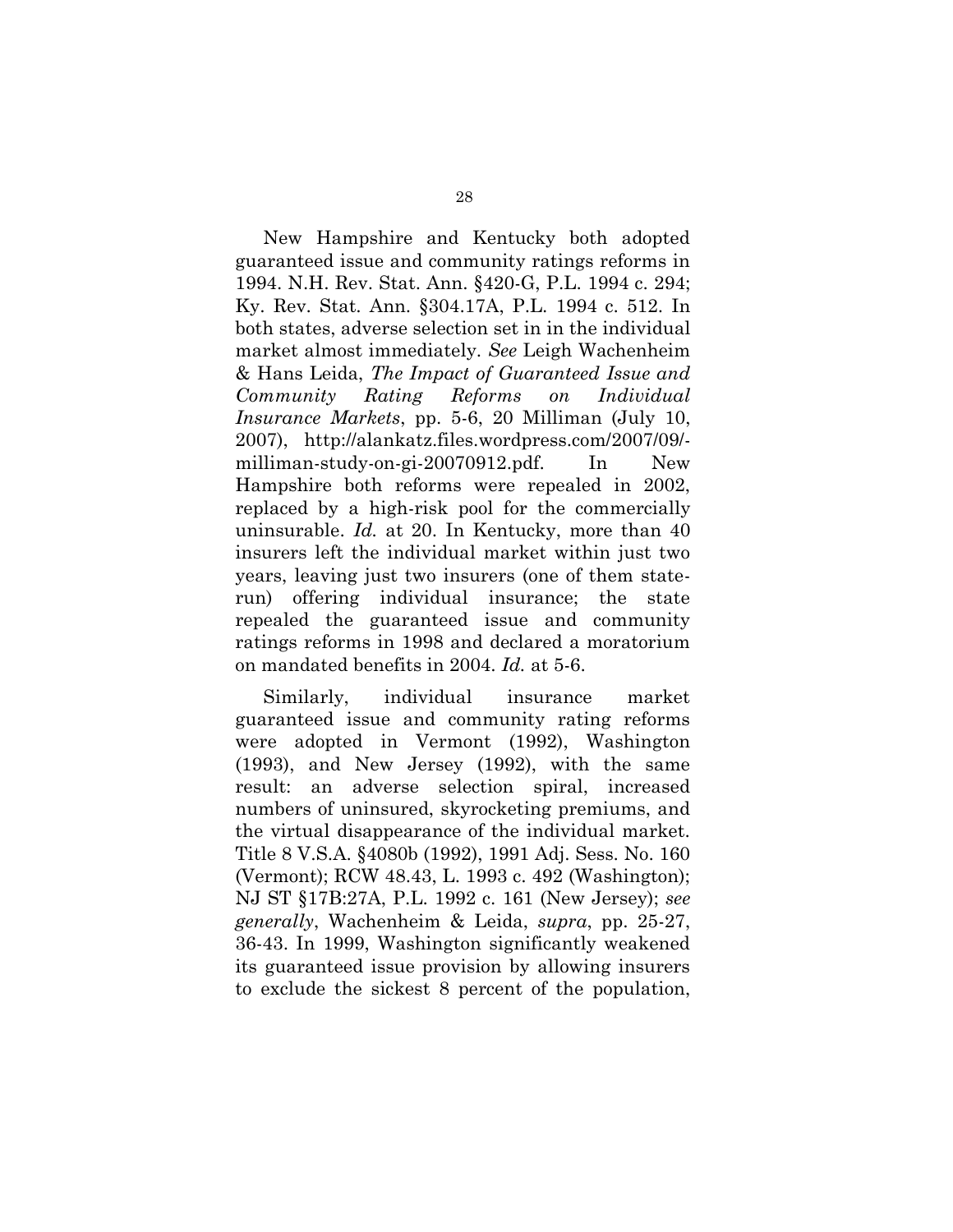who were instead offered a high risk pool. *Id.* at 42. In Vermont, deductibles were allowed to increase dramatically from \$50 prior to reform; by 2006 the lowest indemnity deductible available in Vermont was \$3,500. *Id.* at 37. In New Jersey, a 2003 reform allowed insurers to offer minimal benefit plans with similarly high deductibles, which tempted insurers back into the individual market.

Similar guaranteed issue and community rating reforms were adopted in New York (1993), and Maine (1993) with the same results as elsewhere. 11 NYCRR Parts 360-62, NY INS §3231, P.L. 1992 (New York); Me. Rev. Stat. Ann. Tit. 24-A §2736-C, P.L. 1993 c. 477 (Vermont). Adverse selection set in immediately, driving most insurers out of the individual insurance market and dramatically driving up premiums. Wachenheim & Leida, *supra*, pp. 10-14, 31-35. In response Maine adopted a statebased health insurance program (the Dirigo Health Reform Act of 2003) which in turn was repealed in June 2011. In Maine, New Jersey, and New York a losing struggle against the unintended consequences of their reform efforts was overtaken by the Act's passage.

The individual mandate grew out of the experience of Massachusetts, which adopted its guaranteed issue and community rating reforms in 1996. Mass. Gen. Laws. Ann. Ch. 176M §§ 2 and 4, P.L. 1996 c. 203. Adverse selection set in, shrinking the size of the individual insurance market as elsewhere. Wachenheim & Leida, *supra*, pp. 15-16. In 2006, the state adopted a major series of reforms that included an individual mandate, a state exchange for individual insurance plans, and several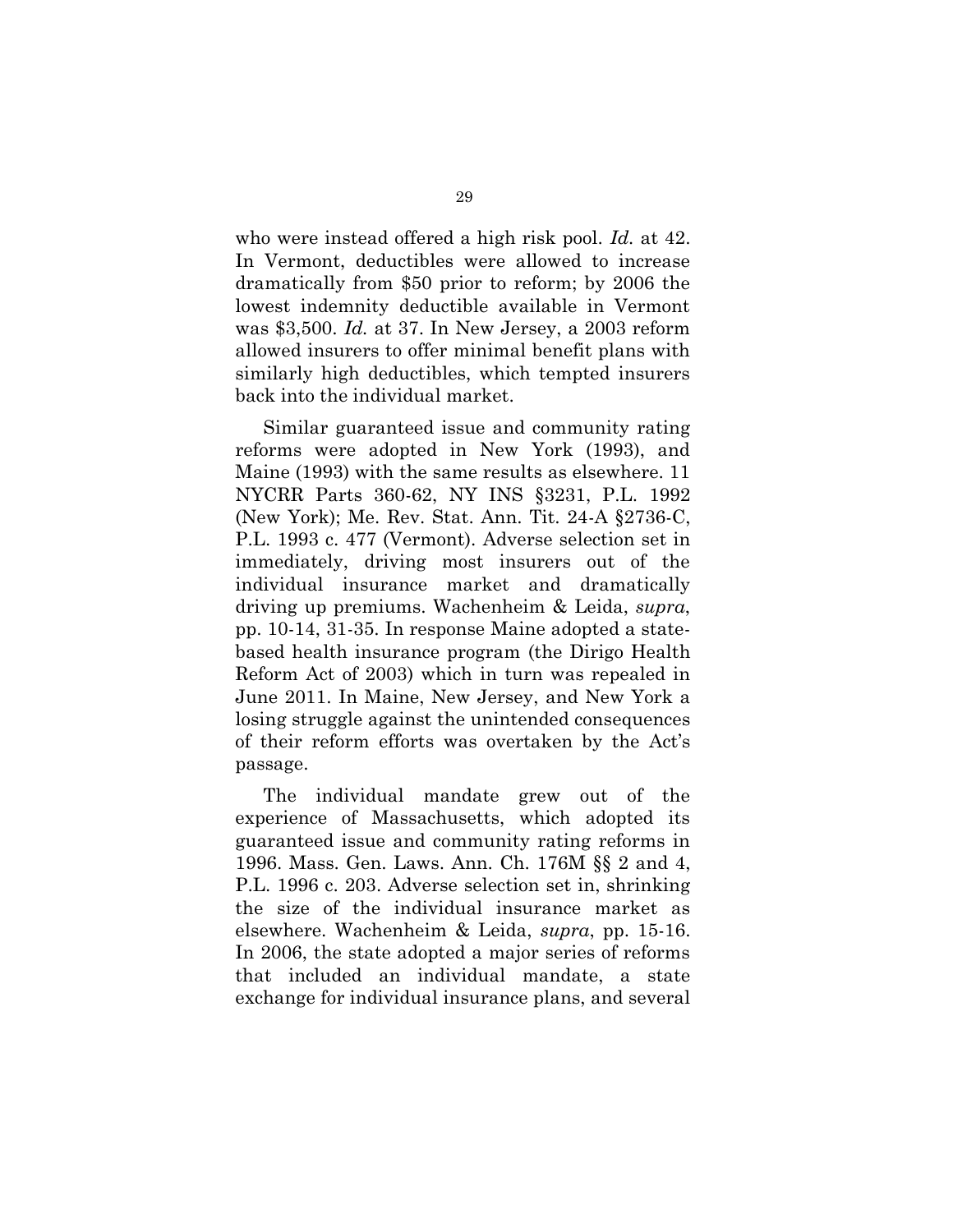high-deductible, limited-benefit options to entice healthy individuals back into the insurance pools. Id. at 16. The mandate's initial success in initially arresting and reversing the adverse selection spiral provided what Congress could only have thought was vital information when it took up health reform in 2009 and 2010, namely that an individual mandate was an effective way to counteract the adverse selection spiral that, if history was any guide, would inevitably result from guaranteed issue and community rating provision—particularly with a prohibition on preexisting conditions exclusions.

Given this historical context, it is simply not believable that Congress had any intention of repeating the costly mistakes of the states, by adopting even more sweeping health insurance reforms without the balancing of an individual mandate.

# **C. At Every Point in the Legislative Process, Congress Gave the Individual Mandate the Highest Priority and Would Not Have Passed the Act without It**

Shortly after the 2008 election, Senator Max Baucus released a white paper, *Call to Action: Health Reform 2009*, laying out the broad outlines of what would form the basis of the Act. Among six principles laid out in the Baucus paper was "Individual Responsibility," requiring all individuals to maintain health insurance coverage: "Once affordable, high-quality, and meaningful health insurance options are available to all Americans, it will be each individual's responsibility to have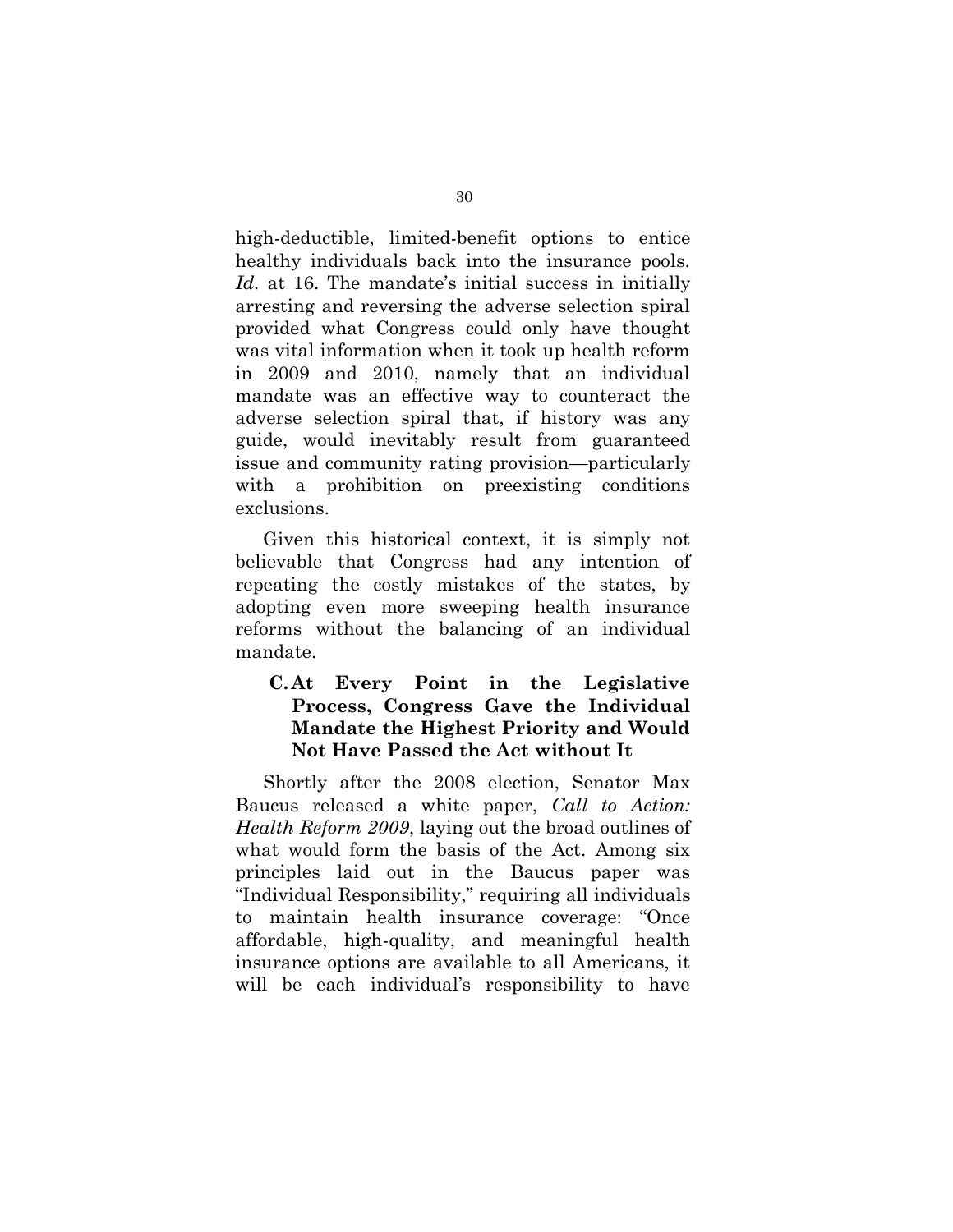coverage. This step is necessary to make the entire health care system function properly." *Id*. at 13.

In the summer of 2009, the Senate Finance Committee held hearings on various aspects of health care reform. From the beginning, these hearings discussed the importance of a mandate as a means of making other elements of the health care reform package work as intended. *See*, *e.g.*, *The President's Fiscal Year 2010 Health Care Proposals: Hearing Before the S. Committee on Finance*, 111th Cong. (2009).

On September 16, 2009, Senator Baucus released his Chairman's Mark of the Finance Committee health care reform bill, titled "The America's Healthy Future Act." The Chairman's Mark included an individual mandate. Several opponents of the bill objected to the inclusion of an individual mandate in the law, citing concerns over the provision's constitutionality as well as other concerns.

Several attempts were made during the Committee markup to strip or dilute the mandate provision. Senator Orin Hatch offered an amendment to eliminate the individual mandate altogether. This was tabled. Senator Charles Grassley offered an amendment that would have allowed states to opt out of the mandate requirement. This was rejected 10-14. Senator Bunning offered an amendment allowing individuals to opt out of the mandate upon request. This was defeated 9-14. An amendment by Senator Hatch to stay implementation of the individual mandate until judicial review of its constitutionality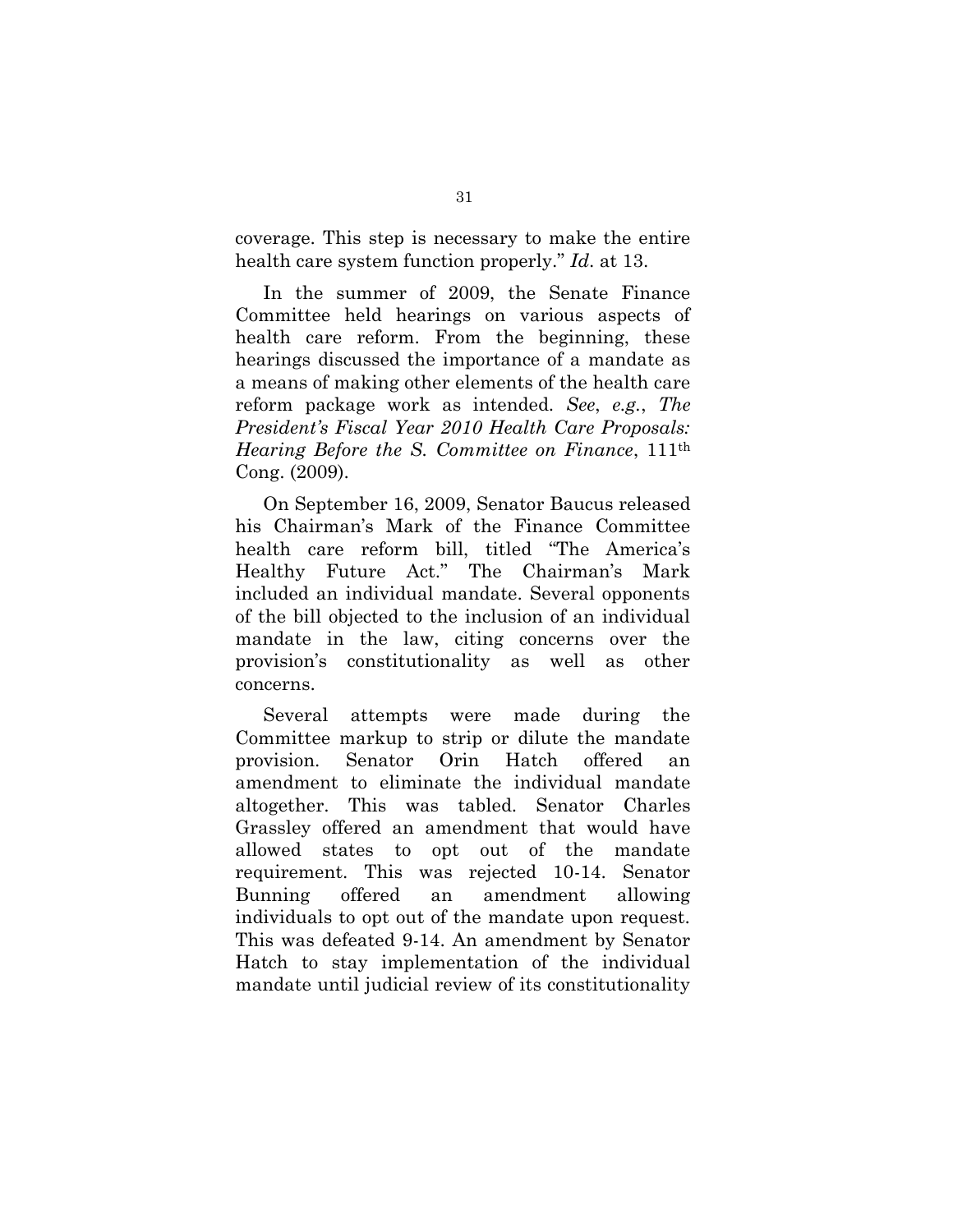was ruled non-germane by a vote of 7-9. Finally, Senator Mike Crapo offered an amendment that would have exempted individuals making less than \$200,000 a year and families making less than \$250,000 a year from the mandate requirement. This was defeated 11-12. *See*, *Markup on Health Care Overhall: S. Committee on Finance*, 111th Cong. (2009).

Through votes in its principal committee of jurisdiction, the Senate thus repeatedly expressed the priority it placed on the individual mandate. Throughout, Senator Baucus vigorously defended the necessity of the individual mandate. For example, in response to Senator Jim Bunning's amendment allowing individuals to opt out of the mandate upon request, the Chairman stated, "I'd say it's a mortally wounding amendment because it basically says no more personal – or no shared responsibility for individuals . . . individuals will opt themselves out and that's going to undermine this whole system here. It clearly is going to undermine the system. The system won't work if this amendment passes." *Markup on Health Care Overhall, Part 3: S. Committee on Finance*, 111th Cong. (2009). Likewise, in response to Senator Crapo's amendment, Senator Baucus declared: "This is a killer amendment. This is an amendment which guts and kills health reform." *Markup on Health Care Overhaul, Part 7: S. Committee on Finance*, 111th Cong. (2009).

Senator Jeff Bingaman likewise noted that "it would seem to me that if you took away the requirement for–of an individual mandate you'd have–the expectation would have to be that a lot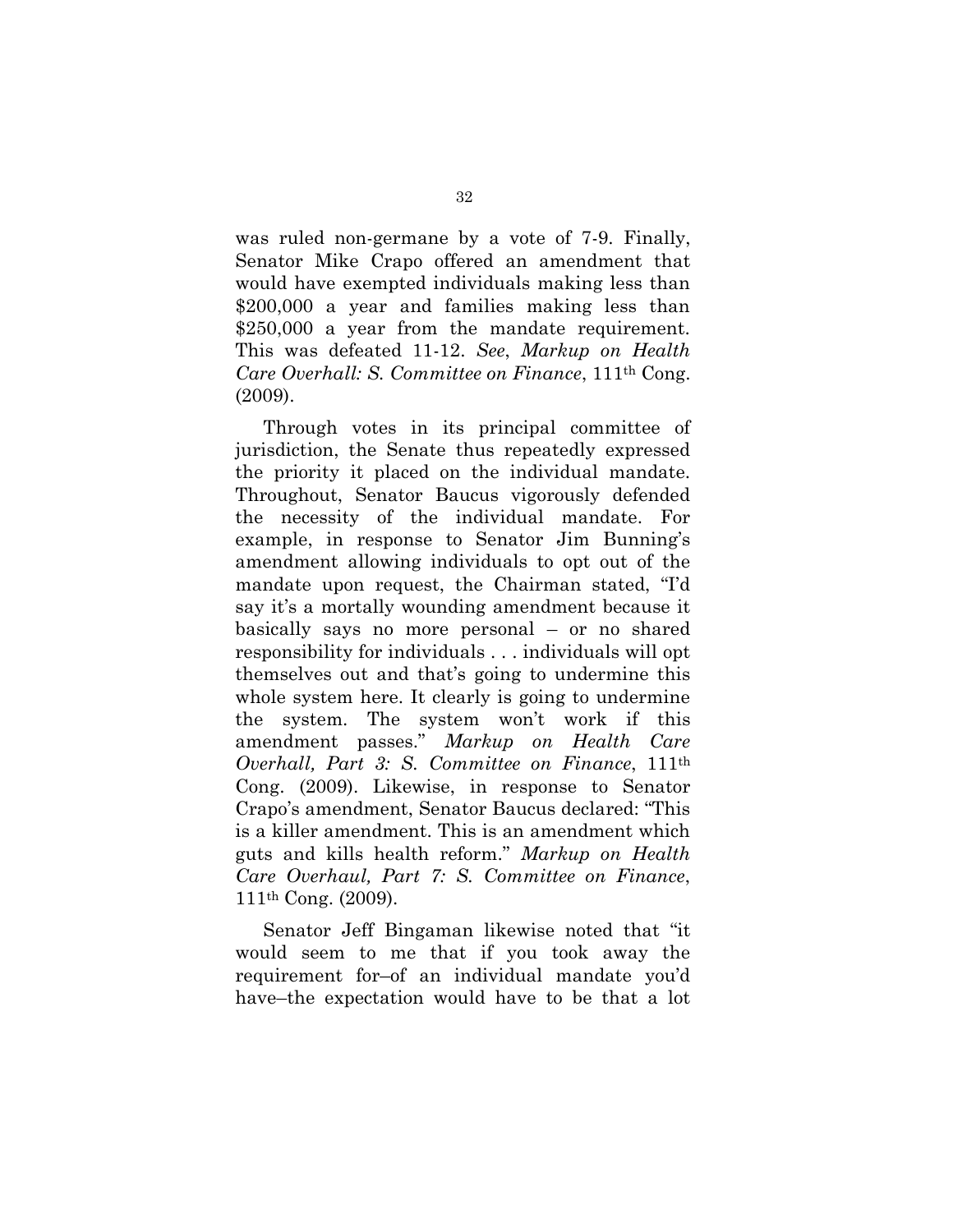fewer people would wind up getting coverage . . . the ultimate effect of this would be that – would be that in states that took this option [that is, that opted out of the individual mandate] you would have to expect insurance premiums to be higher than in states that did not." *Markup on Health Care Overhall, Part 3: S. Committee on Finance*, 111th Cong. (2009).

On October 13, the bill was favorably reported out of Committee by a vote of 14-9. Thereafter, the individual mandate was discussed and debated extensively on the floor of the Senate prior to passage. As in committee, during discussion of the bill Senators repeatedly noted the importance of the mandate as a cost saving measure necessary to offset other aspects of the bill. *See*, *e.g.*, Cong Rec. S10447 (daily ed. Oct. 15, 2009) (statement of Senator Lamar Alexander) ("[O]ne does not have to be an actuary to figure this out. If the individual mandate is weaker, premiums will go up."); S10448 (daily ed. Oct. 15, 2009) (statement of Senator Alexander) ("We want to read the bill and know what it costs . . . . If it weakens the individual mandate; if it says young people can't buy inexpensive policies anymore; if it says millions of us have to buy government-approved, richer policies instead of policies with high deductibles; and if it imposes \$955 billion of taxes that will be passed on, raising our premiums; if it raises our premiums instead of lowering our premiums, then why are we doing this?"); S11897 (daily ed. Nov. 20, 2009) (statement of Senator Tom Coburn) ("Then we have the insurance mandate. What is wrong? If, in fact, you have a preexisting illness, you don't get insured.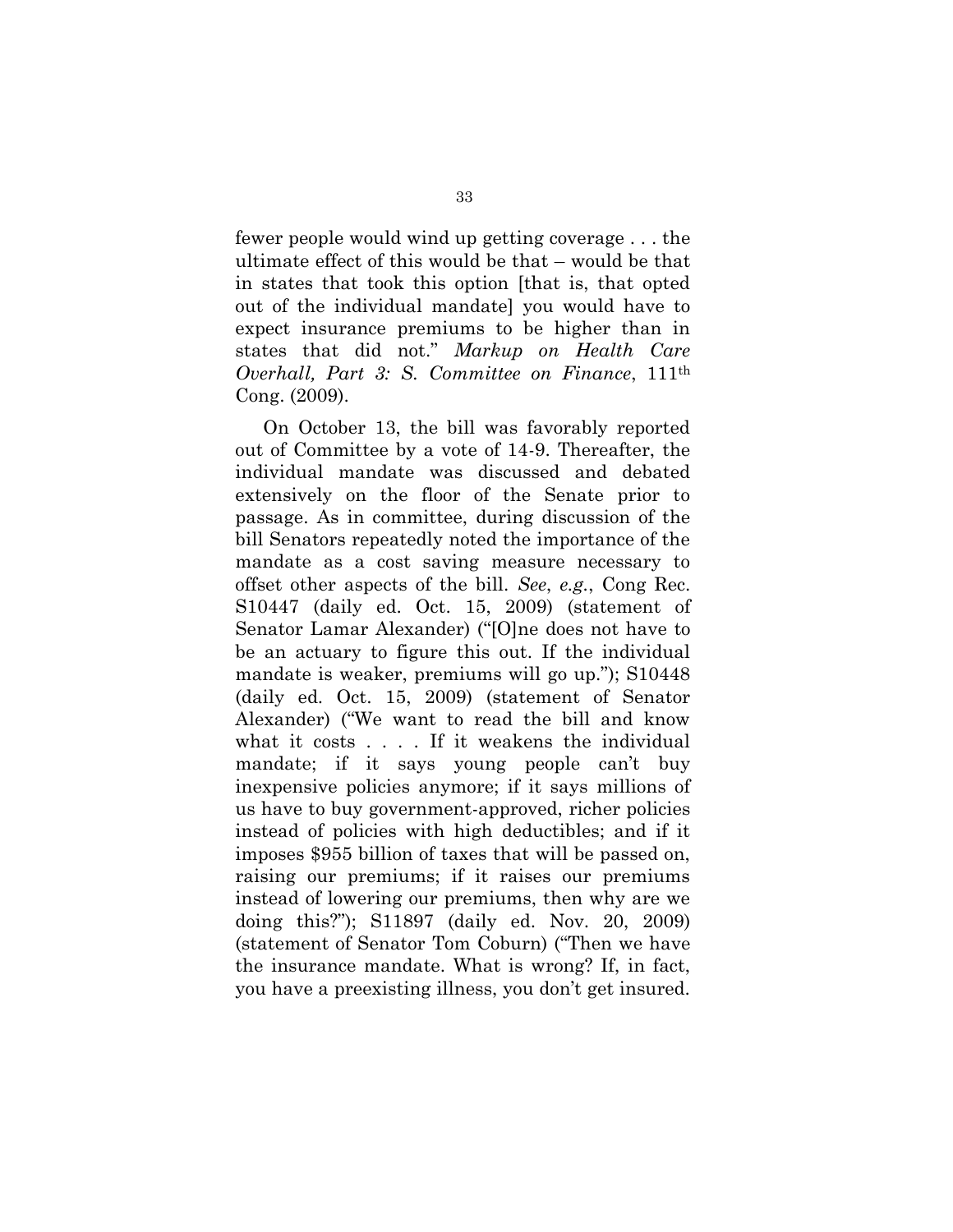That is wrong. We need to fix that."); S10002 (daily ed. Oct 1., 2009) (statement of Senator Alexander) ("Coverage for all is also an essential element of health care reform and I believe an enforceable and effective individual mandate, combined with guaranteed insurance of insurance, is the best way to accomplish this goal. The individual mandate must provide effective incentives to help prevent adverse selection that could occur if the mandate is too weak."); S13577 (daily ed. Dec. 20, 2009) (statement of Senator Coburn) ("One of the big 'shall also's' that I do not think will ever hold scrutiny before the Supreme Court is, you shall buy an insurance policy. That doesn't fit anywhere in the Constitution that I read. If you do the legal research on it, as my staff lawyers from the Judiciary Committee have done, it is highly unlikely that will ever hold up. So the whole premise of a large portion of the taxes collected in this bill will be out the window. It will also change, through adverse selection, all of the insurance premiums in the country because, if you do not have an individual mandate making people buy insurance, the costs relative to the illness and the age, even though we have compressed the ratios, will rise exorbitantly.")

On Christmas Eve 2009, the health care bill, now HR 3590, passed the Senate on a vote of 60-39. H.R. 3590 111th Cong (2009). A previously passed House version also included an individual mandate in the form of a surtax on all individuals not maintaining health insurance coverage. H.R. 3200, 111<sup>th</sup> Cong. (2009). The House then took up the Senate-passed version, and again repeated reference was made to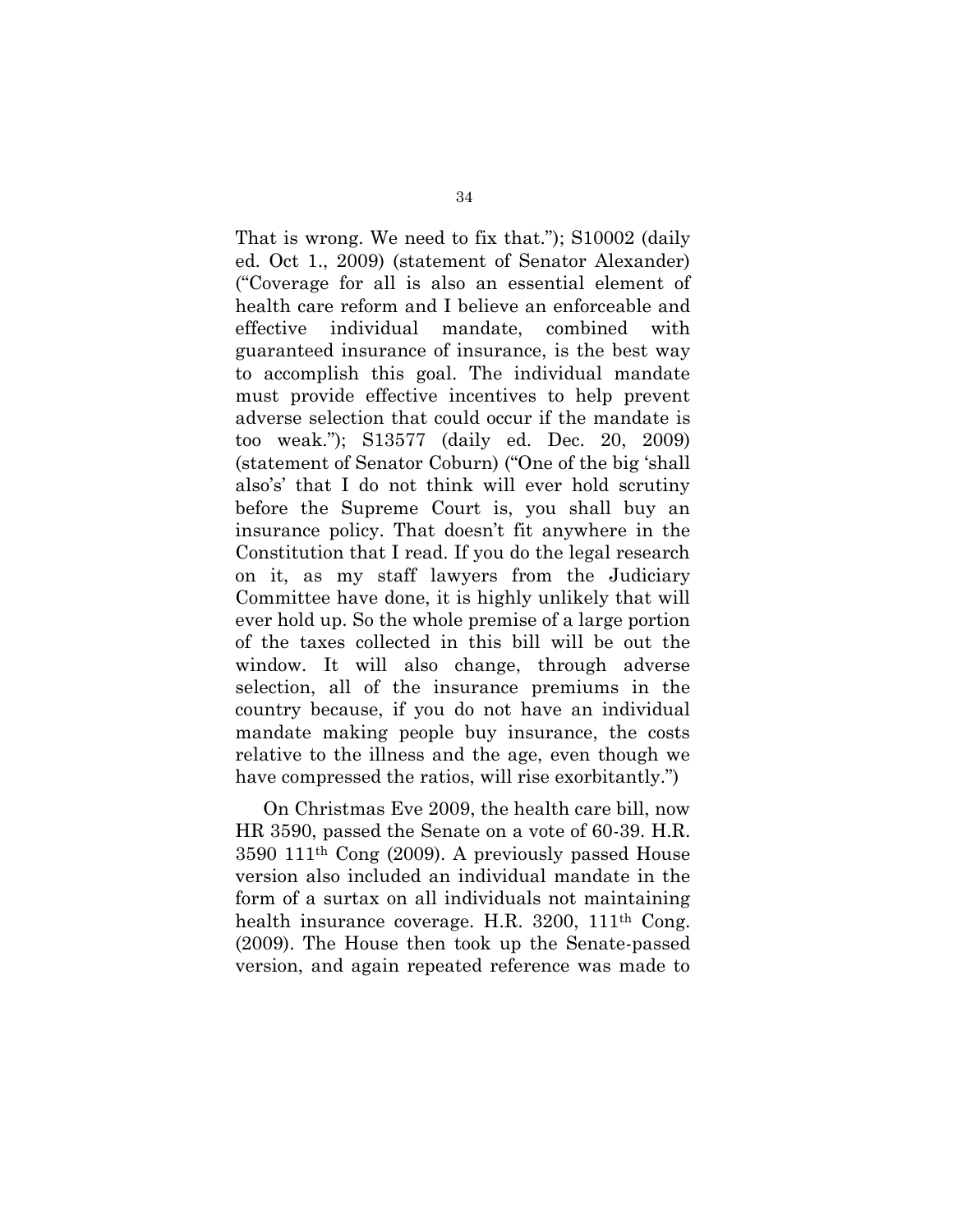the individual mandate. Comments by California Rep. George Miller are perhaps most telling:

The bill contains an individual mandate to either obtain health insurance or pay a penalty . . . Without an individual mandate, individuals could wait to purchase health insurance until they are sick – thereby driving up insurance costs and undermining the bill's efforts to bring health care costs and costs to the broader economy under control. This requirement spreads risk to ensure lower costs for everyone, prevents adverse selection, helps end overpayment by the government and other consumers for the uninsured, and makes health care reform overall sustainable.

156 Cong Rec. H1882 (daily ed. March 21, 2010) (statement of Rep. Miller).

On March 21, 2010, the bill, including the individual mandate, passed the House on a very narrow vote of 219-212.